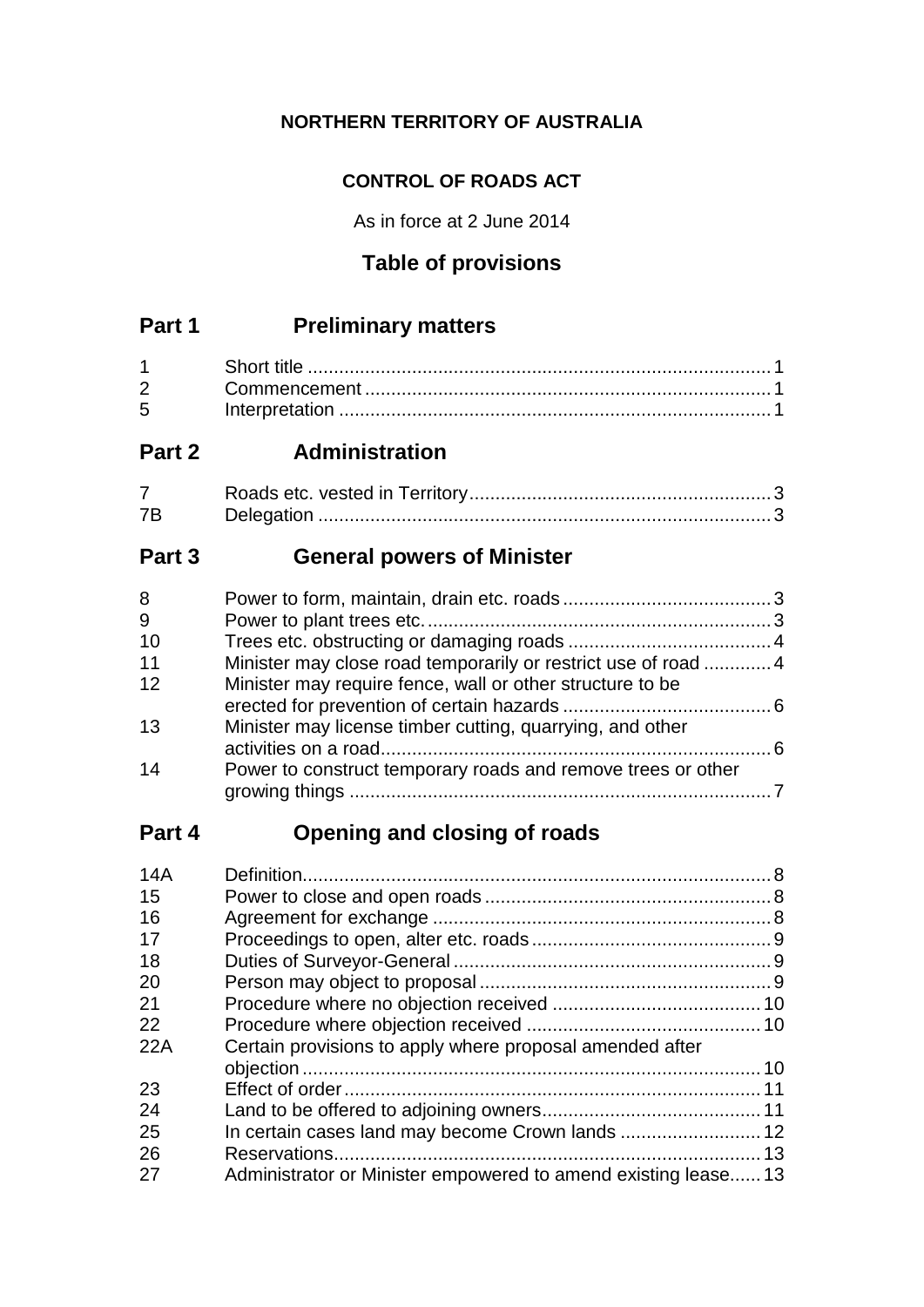| 28  |  |
|-----|--|
| 29  |  |
| 30  |  |
| 31  |  |
| 31A |  |
| 32  |  |
| 33  |  |
| 34  |  |
| 35  |  |
| 36  |  |
|     |  |

# **Part 6 Miscellaneous matters**

| 51  |                                                                |  |
|-----|----------------------------------------------------------------|--|
| 52  |                                                                |  |
| 53  |                                                                |  |
| 54  |                                                                |  |
| 55  |                                                                |  |
| 56  |                                                                |  |
| 57  |                                                                |  |
| 58  | Person not to cut timber, quarry, erect petrol pumps or cattle |  |
|     |                                                                |  |
| 59  |                                                                |  |
| 60A |                                                                |  |
| 61  |                                                                |  |
| 62  |                                                                |  |
|     |                                                                |  |

## **ENDNOTES**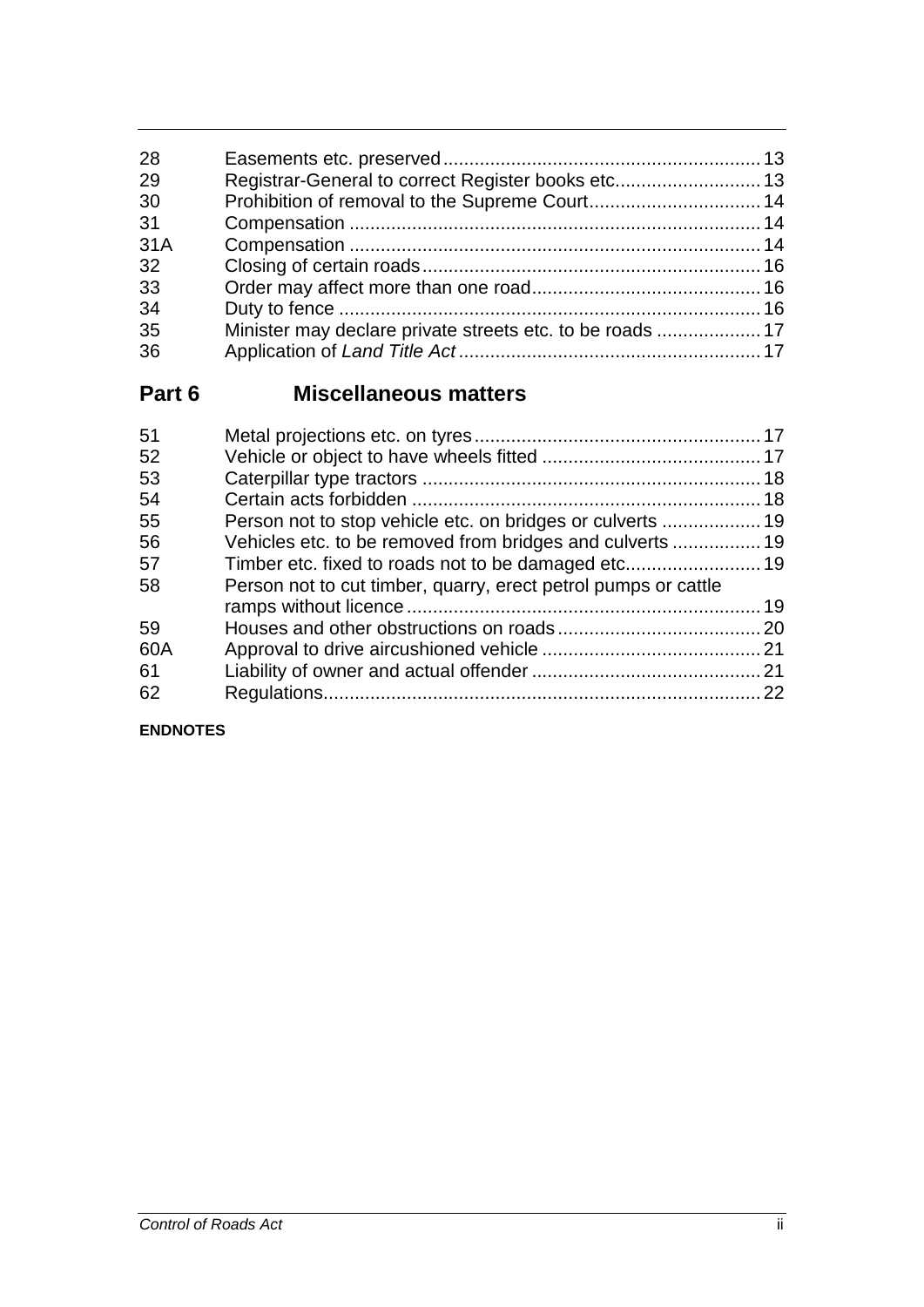# **NORTHERN TERRITORY OF AUSTRALIA**

As in force at 2 June 2014 \_\_\_\_\_\_\_\_\_\_\_\_\_\_\_\_\_\_\_\_

\_\_\_\_\_\_\_\_\_\_\_\_\_\_\_\_\_\_\_\_

# **CONTROL OF ROADS ACT**

## **An Act to provide for the administration and control of roads**

## **Part 1 Preliminary matters**

#### **1 Short title**

This Act may be cited as the *Control of Roads Act*.

#### **2 Commencement**

This Act shall come into operation on a date to be fixed by the Administrator by notice in the *Gazette*.

#### **5 Interpretation**

(1) In this Act:

*adjoining owner* means an owner in fee simple of land, or a lessee of Crown lands, of land which is contiguous to, or affected by, land comprising a road, or a part of a road.

*attached*, in relation to the connection between a prime mover and a trailer, includes connected indirectly through another trailer.

*pneumatic tyre* means a tyre consisting of a flexible elastic shell inflated with air, with or without an inner tube.

*rigid*, as applied to a vehicle, means that the longitudinal axis of the vehicle cannot deviate from a straight line in a horizontal direction.

#### *road* means:

(a) all streets, roads, courts, alleys, thoroughfares and culs-de-sac which were, immediately before the date when this Act comes into operation, public streets, roads, courts, alleys, thoroughfares, or culs-de-sac within the meaning of any law then in force in the Northern Territory; or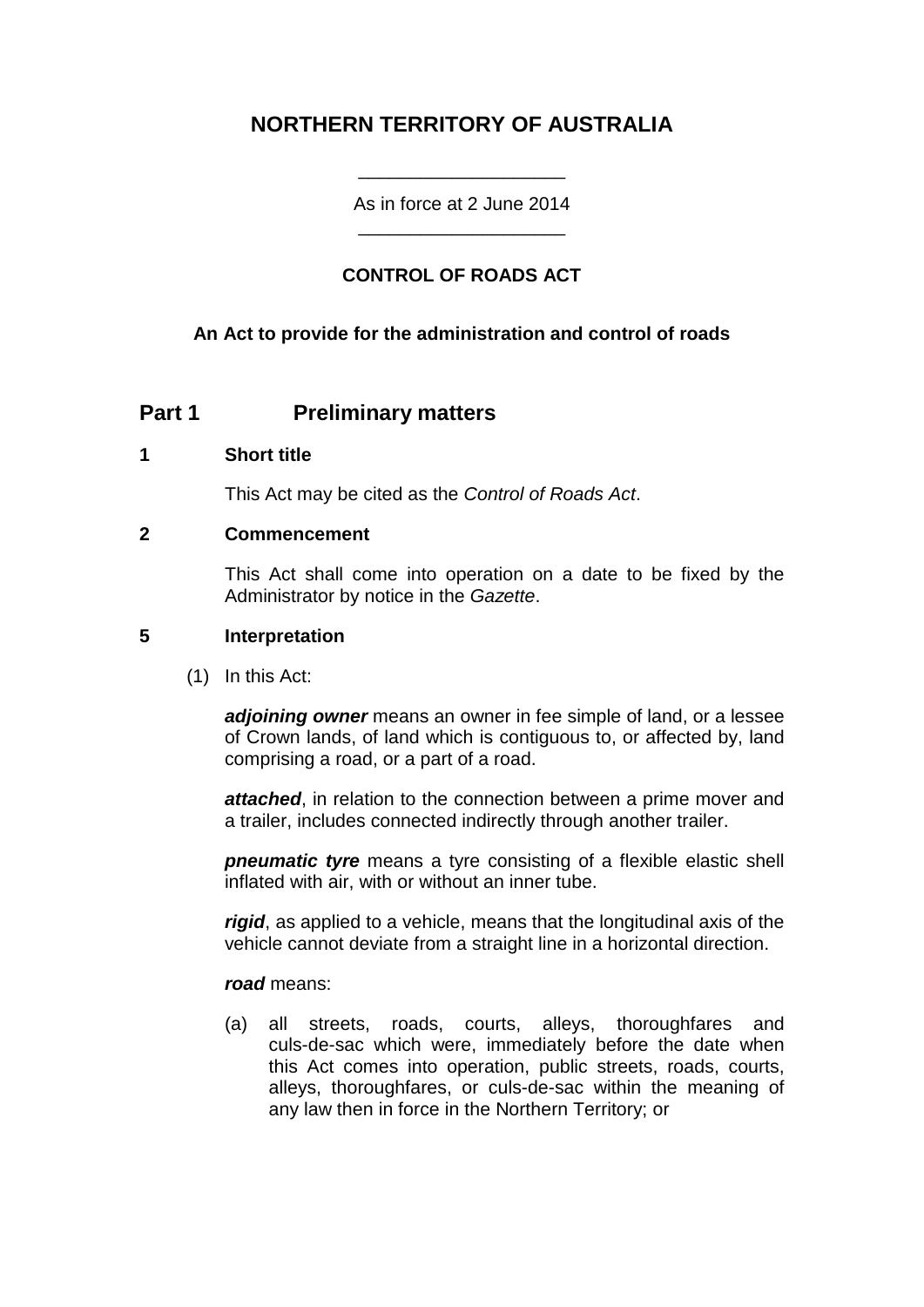- (c) land which, whether before or after the date when this Act comes into operation:
	- (i) is proclaimed, dedicated, resumed or otherwise established as a public street, road or thoroughfare; or
	- (ii) is opened as a road or is declared to be a road by the Minister pursuant to this Act; or
	- (iii) is reserved or left as a road in a subdivision of Crown land; or
	- (iv) is conveyed or transferred to the Territory in fee simple and is accepted by the Territory as a road; or
	- (v) not being Crown land leased for purposes which include the construction of a road at the expense of the lessee, is used as a thoroughfare passing through or over Crown land whether alienated or otherwise.

*Surveyor-General*, see section 4 of the *Licensed Surveyors Act*.

#### *width* means:

- (a) in relation to a vehicle, including an articulated vehicle:
	- (i) in the case of a vehicle to which a trailer is attached, the distance from one side of the vehicle, the trailer, a projecting part of the vehicle, the trailer or the load of the vehicle or trailer, to the other side of the vehicle, the trailer, a projecting part of the vehicle, the trailer or load of the vehicle or trailer, whichever is the greatest; or
	- (ii) in any other case, the distance from one side of the vehicle, a projecting part of the vehicle or its load, to the other side of the vehicle, a projecting part of the vehicle or its load, whichever is the greatest; or
- (b) in relation to a tyre, the width of the surface of the tyre which ordinarily comes into contact with the surface of the road; or
- (c) in relation to tyres on a group of co-axial wheels on one side of the longitudinal centre line of a vehicle, the sum of the widths of the surfaces of those tyres which ordinarily come into contact with the surface of the road.
- (2) For Parts 3 and 4, *road* does not include a road that is under the care, control and management of a local government council.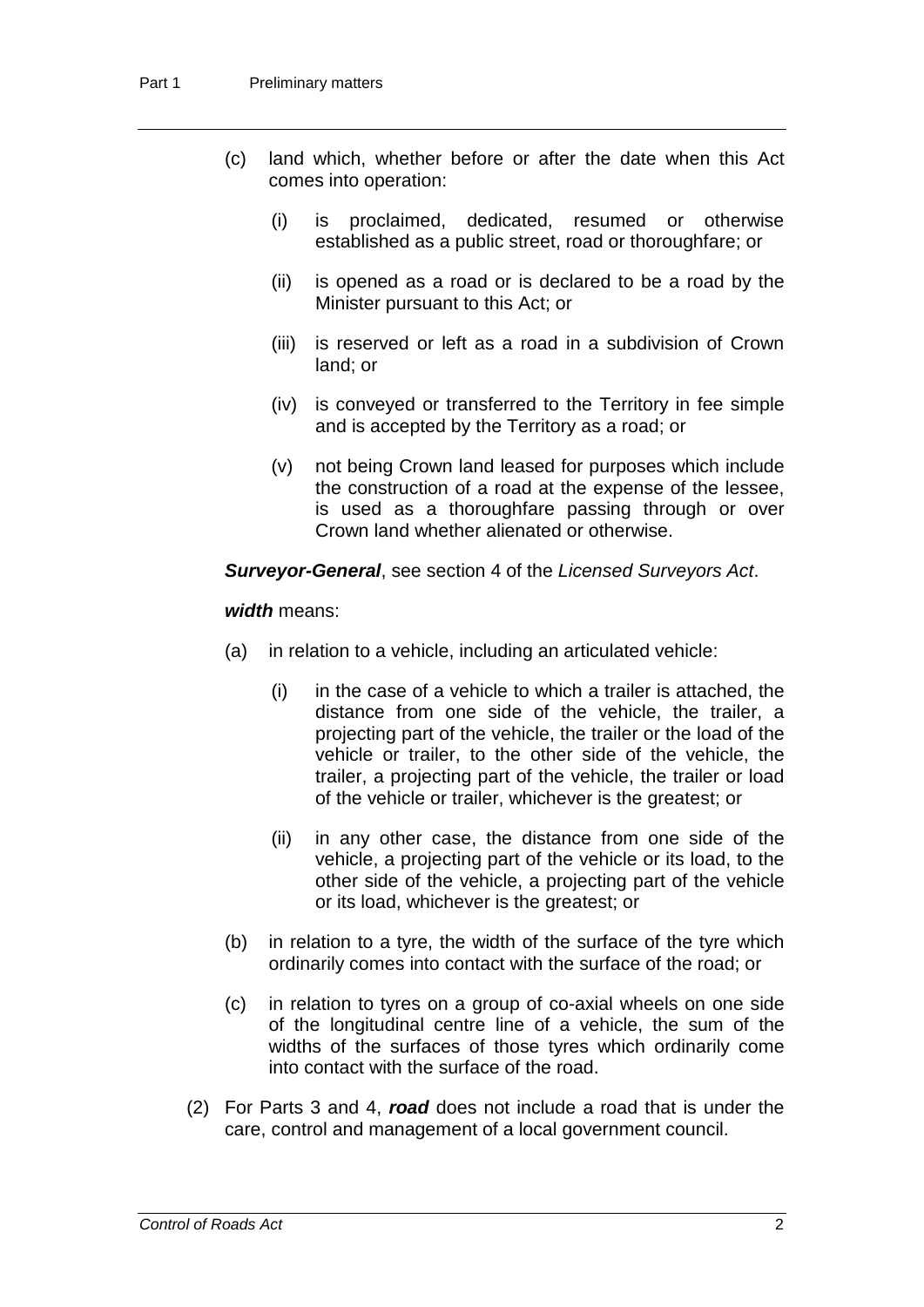# **Part 2 Administration**

#### **7 Roads etc. vested in Territory**

Subject to section 64 of the *Planning Act* and Part 12.3 of the *Local Government Act*, all roads in the Northern Territory, together with the timber growing on those roads and all bridges, culverts, watertables, kerbs, gutters, footpaths, lamps, direction boards, kilometre posts, rails, posts, walls, chains, fences and other things erected on or affixed to those roads are the property of and vested in the Territory and are under the care, control and management of the Minister.

#### **7B Delegation**

The Minister may delegate any of the Minister's functions and powers under this Act.

## **Part 3 General powers of Minister**

#### **8 Power to form, maintain, drain etc. roads**

- (1) The Minister may form, pave, drain, level and repair roads and footpaths, alter the levels of roads and footpaths, erect or construct bridges, culverts, water-tables, kerbs, gutters, lamps, direction boards, kilometre posts, rails, posts, walls, chains and fences, erect or build, or cause to be erected or built, a house or other building, verandah, structure or road side facility on or at the side of a road and may drain water from roads into or through adjacent land.
- (2) The owner in fee simple, or the lessee under a Crown Lease, of land into or through which water is drained from a road, may claim compensation from the Territory except where the drainage follows the natural fall of the ground.

#### **9 Power to plant trees etc.**

- (1) The Minister may cause trees, shrubs, gardens or lawns to be planted at the side of a road and tree-guards, stakes or other supports to be erected.
- (2) The Territory is not liable for any damage to property which results from the planting of a tree, shrub, garden or lawn at the side of a road or from the existence of a tree or shrub growing in a road whether caused to be planted by the Minister or not.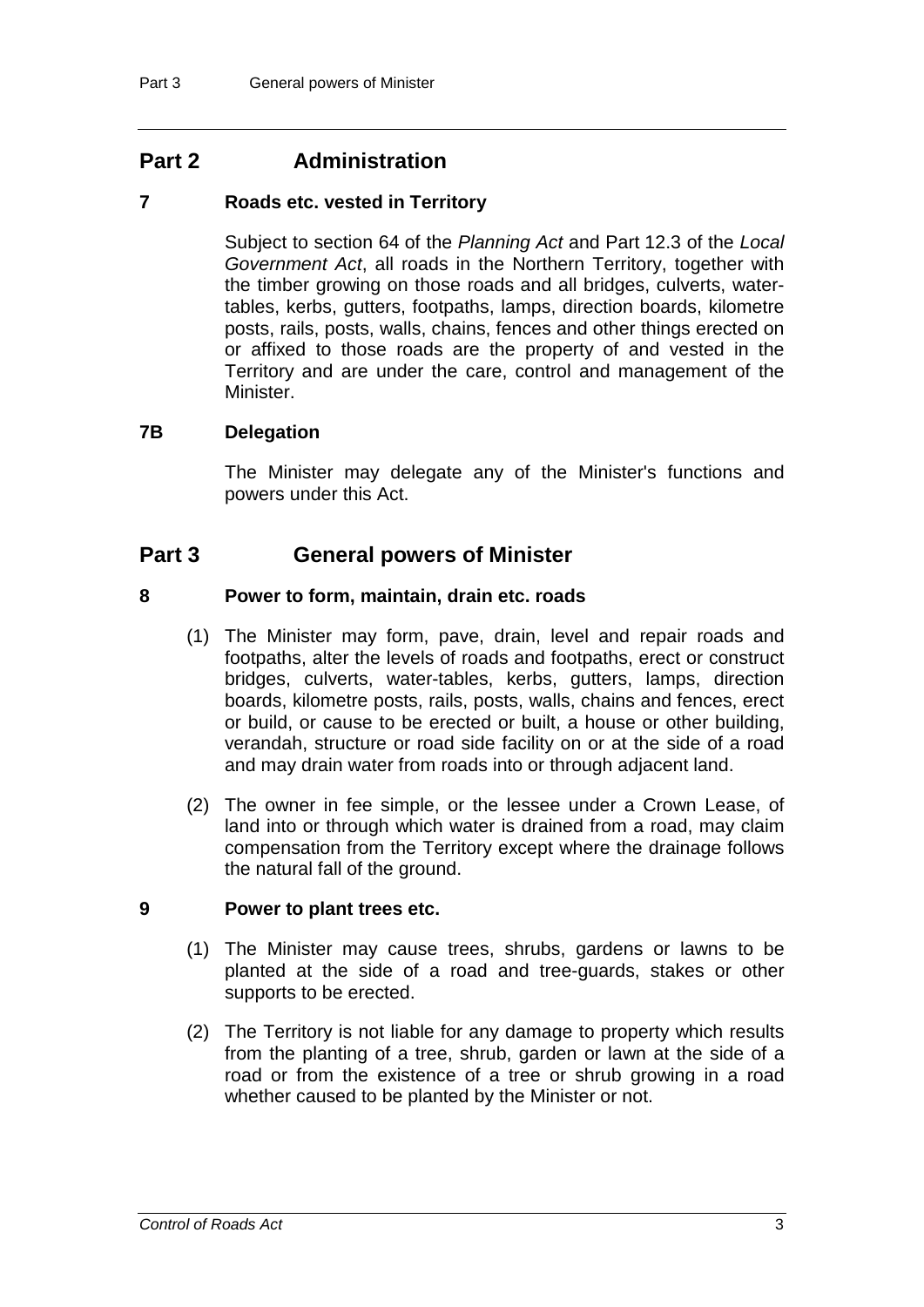- (3) The Minister may cause to be:
	- (a) pulled down or demolished a house, building, verandah, hedge, fence or structure or other obstruction erected, built or placed on a road; and
	- (b) filled in a ditch, drain, gutter, sink or watercourse constructed; and
	- (c) cleared out and removed an obstruction in a ditch, drain, gutter, sink or watercourse at the side of a road, which had been placed there;

in contravention of this Act and may, in the name of the Territory, recover the cost of so doing from the person who contravened this Act, whether or not that person has been found guilty of an offence under this Act, as a debt due to the Territory by that person.

#### **10 Trees etc. obstructing or damaging roads**

- (1) If a tree or other thing growing on land adjacent to a road obstructs or damages that road, the Minister may, by notice in writing, served by post on the occupier of that land, require that occupier to remove the tree or other thing or a part of the tree or thing on or before such date as the Minister specifies in that notice.
- (2) If a person fails to comply with a requirement made by the Minister under subsection (1), the Minister may cause the tree or other thing, or a part of the tree or thing, to be removed and may, in the name of the Territory, recover the cost of so doing from that person as a debt due to the Territory by that person.

#### **11 Minister may close road temporarily or restrict use of road**

- (1) The Minister may, if he or she considers it appropriate:
	- (a) close a road; or
	- (b) do any of the following in relation to the road:
		- (i) restrict the use of the road to vehicles that do not exceed a specified mass;
		- (ii) restrict the use of the road to a specified class of vehicles;
		- (iii) impose other restrictions on the use or manner of use of the road as the Minister considers appropriate.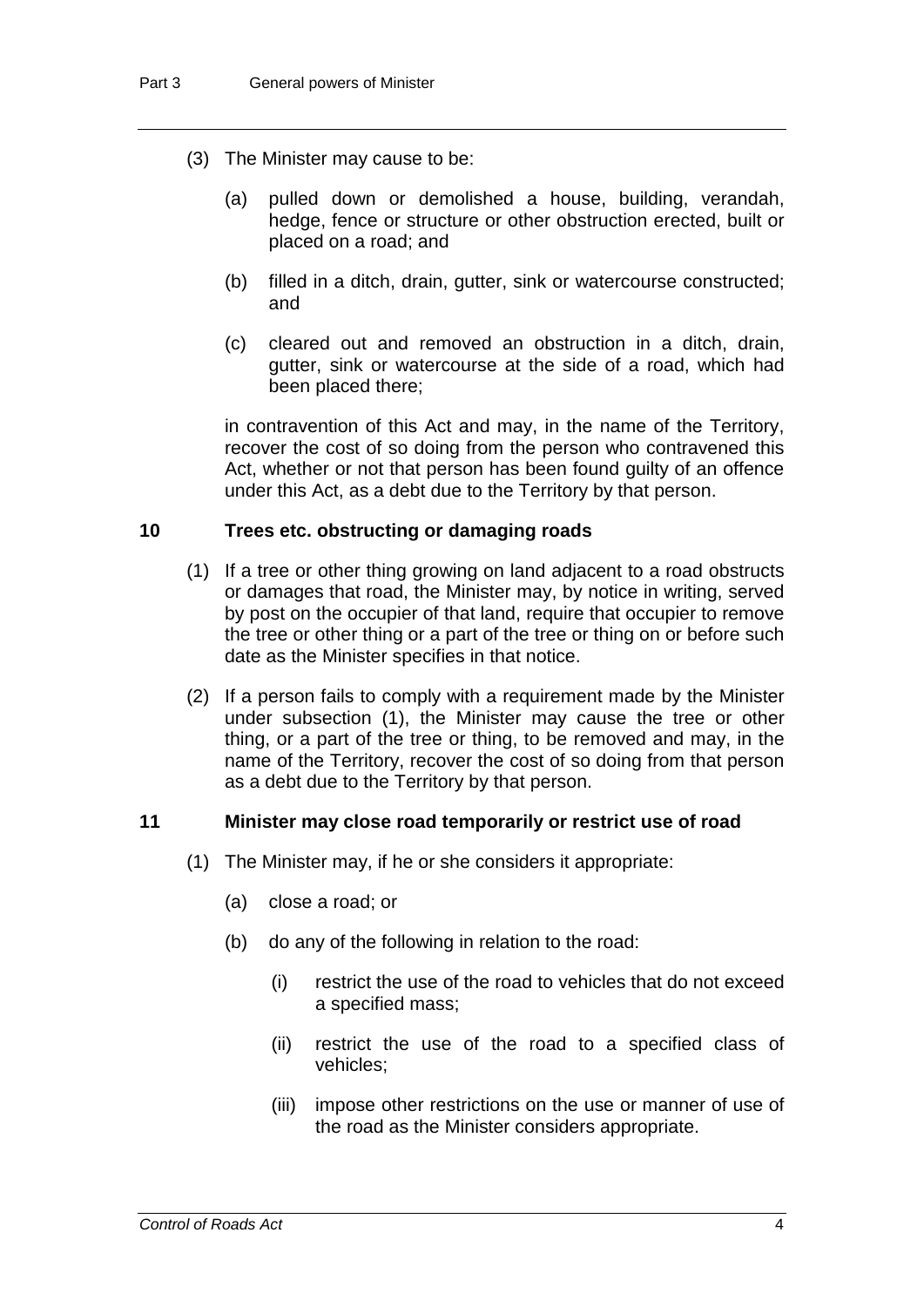- (2) A closure of a road, or a restriction on the use of the road, under subsection (1) is effected by:
	- (a) to the extent it is reasonably practicable causing signs to be displayed in a prominent place at the approaches to the road to which the closure or restriction relates, or erecting fences or barriers on or across the road; and
	- (b) by giving notice of the closure or restriction in accordance with subsection (4) before, or as soon as reasonably practicable after, the closure or restriction.
- (3) If the Minister is satisfied the closure of a road or restriction on the use of the road is no longer required, the Minister must cause the removal of any signs, fences or barriers and give notice of the revocation of the closure or restriction in accordance with subsection (4).
- (4) A notice for this section may be given in the following ways:
	- (a) by *Gazette* notice;
	- (b) by notice in a newspaper circulating in the region in which the road is located;
	- (c) by publication on a website maintained by the Department and promoted to the public as a resource for accessing road closure and road condition information;
	- (d) by recorded message accessed by telephone using a telephone number promoted to the public as a resource for accessing road closure and road condition information;
	- (e) by radio or television broadcast in the region in which the road is located.
- (5) A person must not drive a vehicle, or cause or permit a vehicle to be driven, on a road that is closed under this section.

Maximum penalty: 100 penalty units.

(6) A person must not drive a vehicle, or cause or permit a vehicle to be driven, on a road that is subject to a restriction under this section while in contravention of the restriction.

Maximum penalty: 100 penalty units.

(7) It is a defence to a prosecution for an offence against subsection (5) or (6) if the person establishes a reasonable excuse.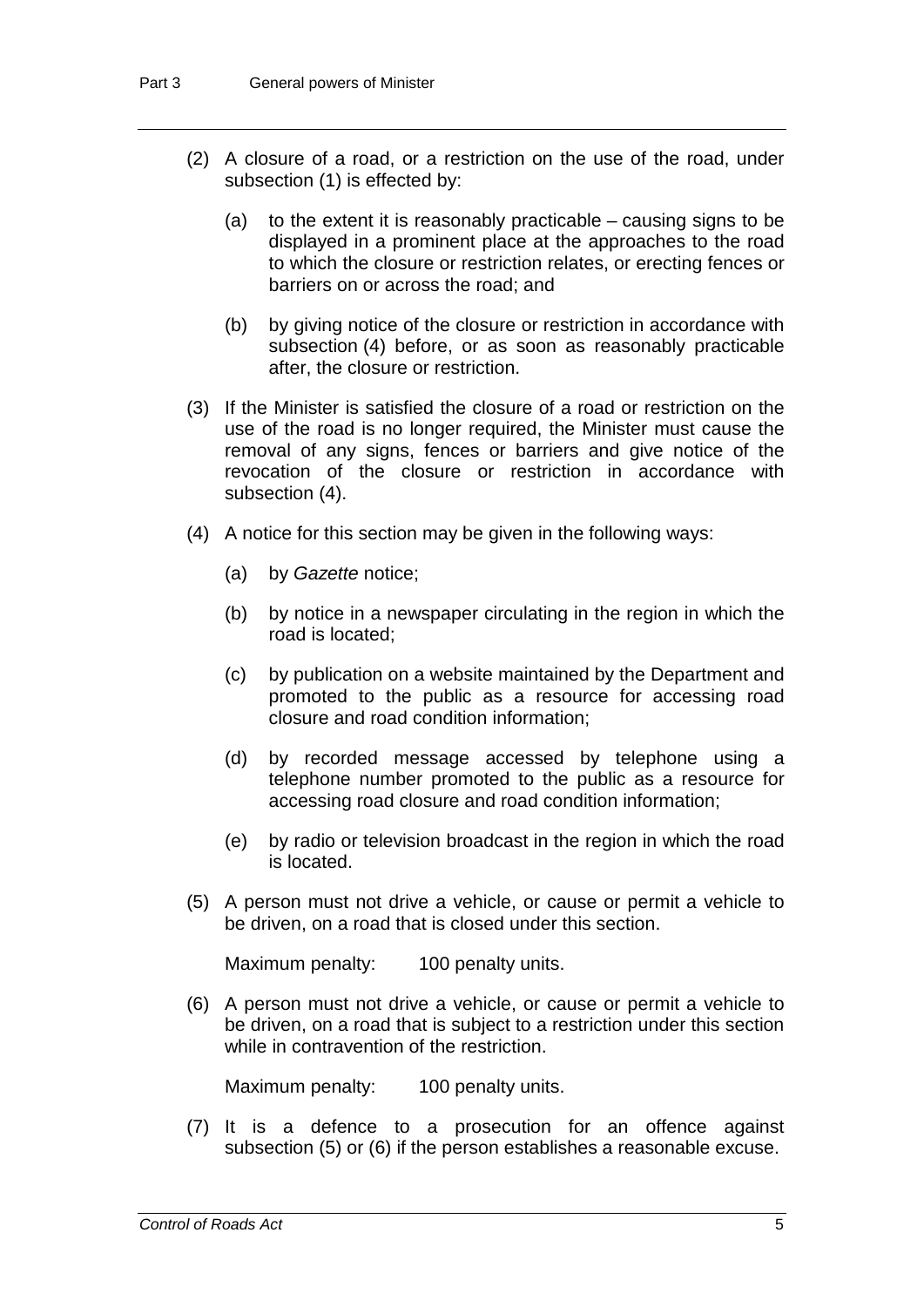- (8) Without limiting subsection (7), it is a reasonable excuse if the person has consent from the competent authority for the road:
	- (a) to use a road that is closed under this section; or
	- (b) to use a road subject to a restriction under this section without complying with the restriction.
- (9) In this section:

*competent authority*, for a road, means the person, body or authority (including the Territory) having the care, control and management of the road.

*road* includes part of a road.

*vehicle*, see section 3(1) of the *Traffic Act*.

*Note*

*The definition of vehicle in the Traffic Act includes a wide range of types of transportation. This means the prohibitions in subsections (5) and (6) apply, for example, to riding a bicycle, and to riding or droving animals.*

#### **12 Minister may require fence, wall or other structure to be erected for prevention of certain hazards**

- (1) If land adjoining a road is not enclosed to the satisfaction of the Minister, the Minister may, by notice in writing served by post on the occupier of that land, require the occupier, on or before a date mentioned in that notice, to enclose the land by a fence, wall or other structure, sufficient to prevent drift sand, soil or other material from being carried on to the road.
- (2) If the occupier of the land fails or neglects to comply with a requirement made under subsection (1), the Minister may cause the fence, wall or other structure to be erected and the Minister may, in the name of the Territory, recover the cost of so doing from the occupier as a debt due to the Territory by that person.

#### **13 Minister may license timber cutting, quarrying, and other activities on a road**

- (1) The Minister, in his or her absolute discretion and subject to such conditions as the Minister sees fit, may grant a licence to a person, authorising that person:
	- (a) to cut and remove timber and bark from a road; or
	- (b) to quarry and remove stone, clay, gravel or sand from a road; or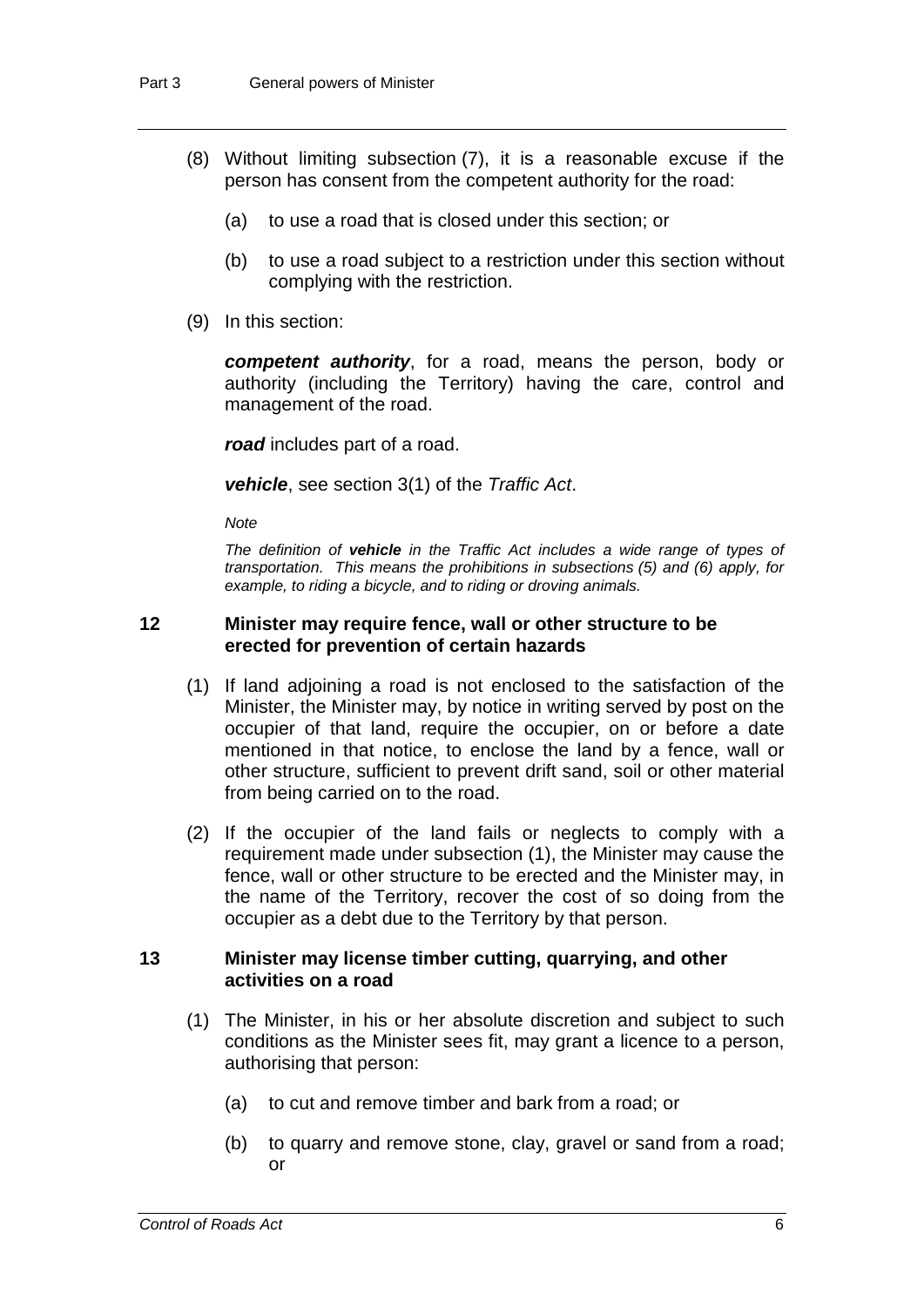- (c) to erect, maintain and operate on a road a petrol pump, together with such tanks, apparatus, pipes and erections as are reasonably necessary for the operation of a pump for the supply of petrol for sale; or
- (d) to construct and maintain a cattle ramp on a road.
- (2) The Minister may, at any time, by notice in writing served by post on a person to whom a licence has been granted under subsection (1):
	- (a) require that person to do such acts or things as the Minister, in his or her absolute discretion, deems necessary or desirable; or
	- (b) cancel a licence, whether or not the licensee has observed all of the conditions under which the licence was granted.
- (3) If a person fails to comply with the requirements of a notice served under subsection (2), the Minister may cause to be done the act or things required to be done and may, in the name of the Territory, recover the cost of so doing from that person as a debt due to the Territory by that person.

#### **14 Power to construct temporary roads and remove trees or other growing things**

A person acting with the authority, or under the orders, of the Minister may:

- (a) construct a temporary road over uncultivated land for use as a passage for vehicles whilst a road or a part of a road is being made or repaired; and
- (b) remove a tree or thing, growing on land adjacent to a road, which:
	- (i) obstructs, damages or is likely to obstruct or damage that road; or
	- (ii) obstructs or is likely to obstruct the vision of the driver of a vehicle approaching a bend or corner in the road;

and for any of these purposes or for the purpose of carrying out or giving effect to this Act, may, with or without workers, horses, machinery and vehicles, enter in and upon land adjoining a road.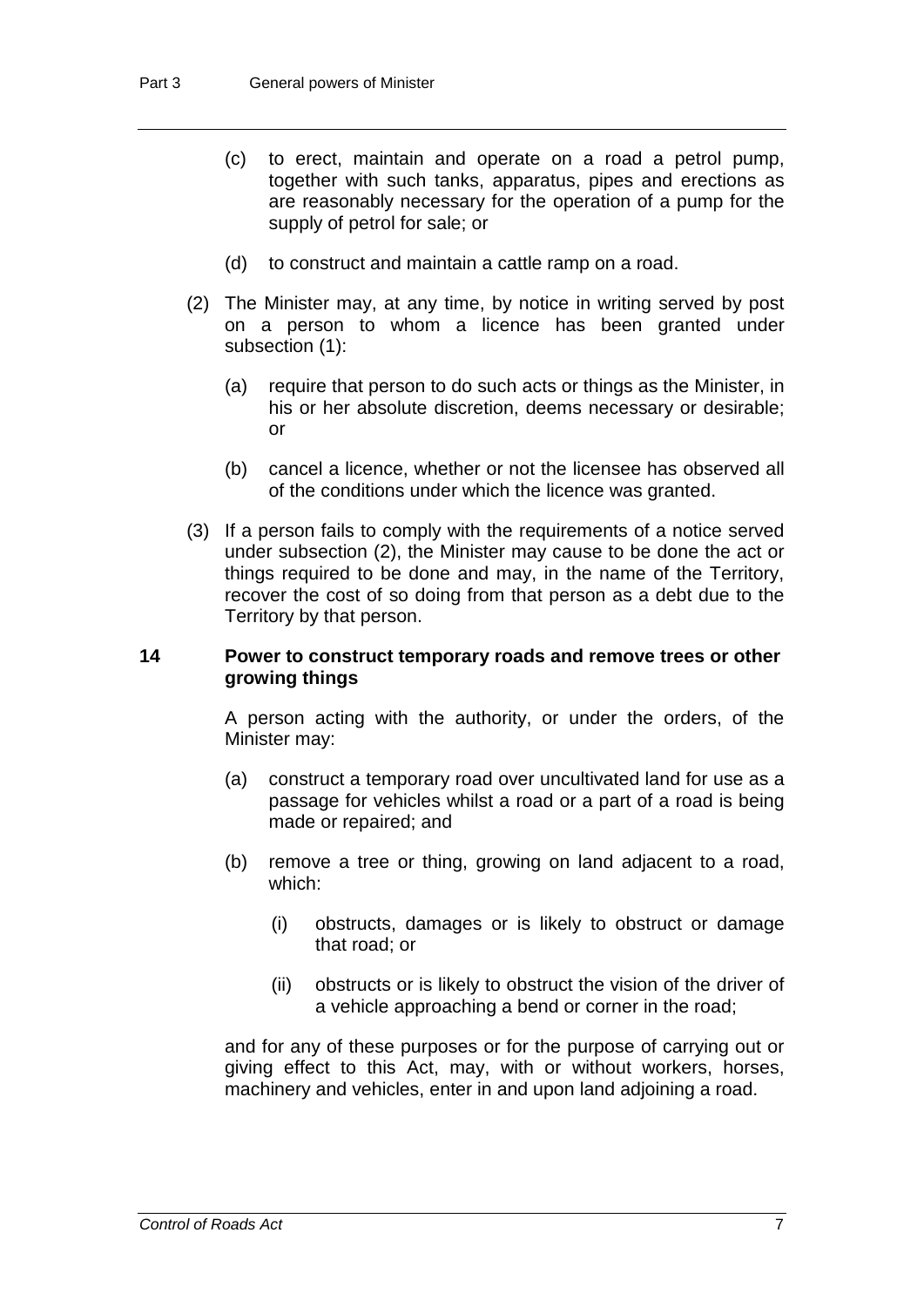# **Part 4 Opening and closing of roads**

#### **14A Definition**

In this Part:

*proposal* means a proposed new road, the proposed alterations of a road or part of a road, or a road or part of a road proposed to be closed, delineated on a plan.

#### **15 Power to close and open roads**

Despite any law in force in the Northern Territory, but subject to this Act, the Minister may, whether by one proceeding or otherwise, from time to time:

- (a) open a new road; and
- (b) alter a road or a part of a road; and
- (c) close a road or a part of a road; and
- (d) exchange land comprising a road or a part of a road for land required for a new road or for an alteration of a road; and
- (e) retain land comprising a road or a part of a road, which has been closed under this Act, for any purpose of the Territory or dedicate the land for any public purpose; and
- (f) dispose of land comprising a road, or a part of a road, which has been closed under this Act, whether retained under paragraph (e) or otherwise; and
- (g) execute a transfer, conveyance, lease or other document to give effect to this Act.

## **16 Agreement for exchange**

(1) If the Commonwealth or the Territory has acquired land or an estate or interest in land for the purpose of making or opening a new road or altering an existing road, the Minister may agree with the person from whom that land or that estate or interest in land was acquired that, in satisfaction in whole or in part of any compensation, the person will receive the grant of a corresponding estate or interest in specified land of the Crown adjoining the parcel of land that contains the land which or the estate or interest in which was acquired.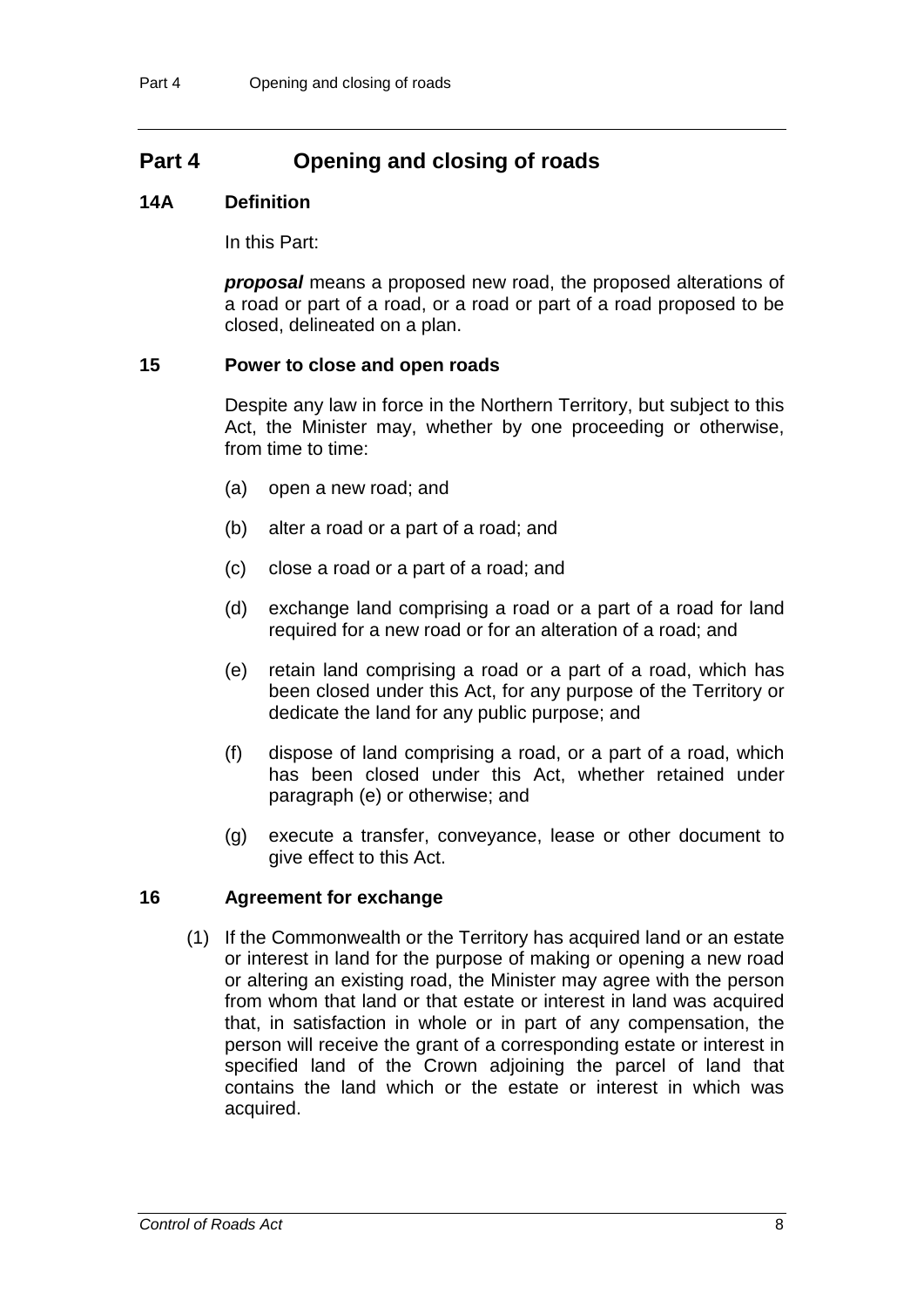#### (2) In this section:

*compensation* means an amount of money ascertained in accordance with the *Lands Acquisition Act* or any other law in force in the Northern Territory to be the amount which a person is entitled to receive in respect of the acquisition by the Commonwealth or the Territory of land or an estate or interest in land.

#### **17 Proceedings to open, alter etc. roads**

- (1) If it is proposed to open a road, or alter or close a road or part of a road, the Surveyor-General must give the Minister:
	- (a) a plan, certified by the Surveyor-General as an adequate representation, showing the approximate position of the proposal; and
	- (b) in relation to the plan, a statement showing the names of adjoining owners with the last known address of each of them.
- (2) After consideration of the plan, the proposal and statement mentioned in subsection (1), the Minister may approve or amend the proposal and, as soon as practicable after the approval, must deposit with the Surveyor-General the plan showing the proposal and amendments, if any, endorsed with the approval of the Minister, together with the statement.

#### **18 Duties of Surveyor-General**

If a plan is deposited with the Surveyor-General in accordance with section 17(2), the Surveyor-General must:

- (a) cause a notice to be inserted in the *Gazette* and in a newspaper circulating in the locality of the land to which the plan relates stating a general description of the proposal and setting out the names of adjoining owners; and
- (b) maintain a copy of the plan as approved by the Minister, and permit any person, during normal business hours, to inspect it.

#### **20 Person may object to proposal**

Any person may, at any time within 28 days from and including the date of publication of the notice in the *Gazette* or the newspaper, whichever is the later, mentioned in section 18(a), object to the proposal by serving a notice, stating the grounds for the objection, on the Minister either personally or by post.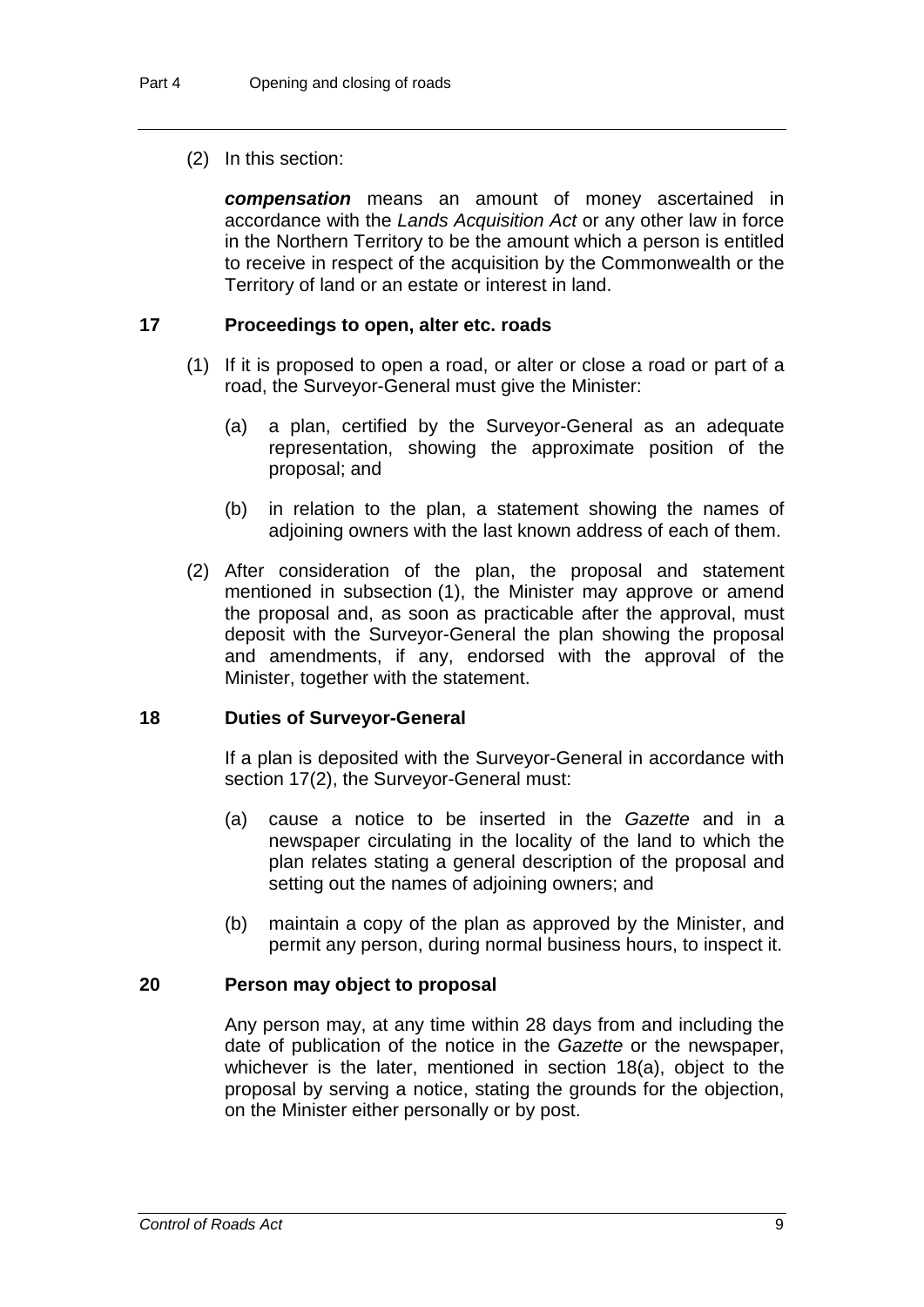#### **21 Procedure where no objection received**

If, at the date of expiry of the time limited by section 20, no person has objected to the proposal in accordance with that section, the Minister may, at any time within 6 months from and including that date, by notice in the *Gazette* and in a newspaper circulating in the locality of the proposal, order a new road to be opened or a road or part of a road to be altered or closed in accordance with the plan deposited with the Surveyor-General.

#### **22 Procedure where objection received**

- (1) If, at the expiry of the time limited by section 20, a person has objected to the proposal in accordance with that section, the Minister may consider the objection and the plan and the statement deposited under section 17, and must determine whether or not the proposal will proceed or an amendment to the proposal must be made.
- (2) Within 6 months after the expiry of the time limited by section 20, the Minister must:
	- (a) by notice in the *Gazette* and in a newspaper circulating in the locality of the land to which the plan and proposal relate, order a new road to be opened or a road or part of a road to be altered or closed in accordance with the plan deposited with the Surveyor-General under section 17(2); or
	- (b) deposit with the Surveyor-General:
		- (i) the plan showing the proposal and amendments, if any, pursuant to subsection (1) endorsed with the approval of the Minister; and
		- $(ii)$  in relation to the plan a statement showing the names of the adjoining owners with the last known address of each of them.

#### **22A Certain provisions to apply where proposal amended after objection**

- (1) Subject to this section, if a plan is deposited with the Surveyor-General under section 22(2)(b), sections 18 to 22 inclusive apply to and in relation to that plan and the proposal to which it relates as if the plan were a plan deposited under section 17(2).
- (2) If a plan is deposited with the Surveyor-General under section 22(2)(b), the Surveyor-General must cause a notice to be inserted in the *Gazette* and in a newspaper circulating in the locality of the land to which the plan relates stating a general description of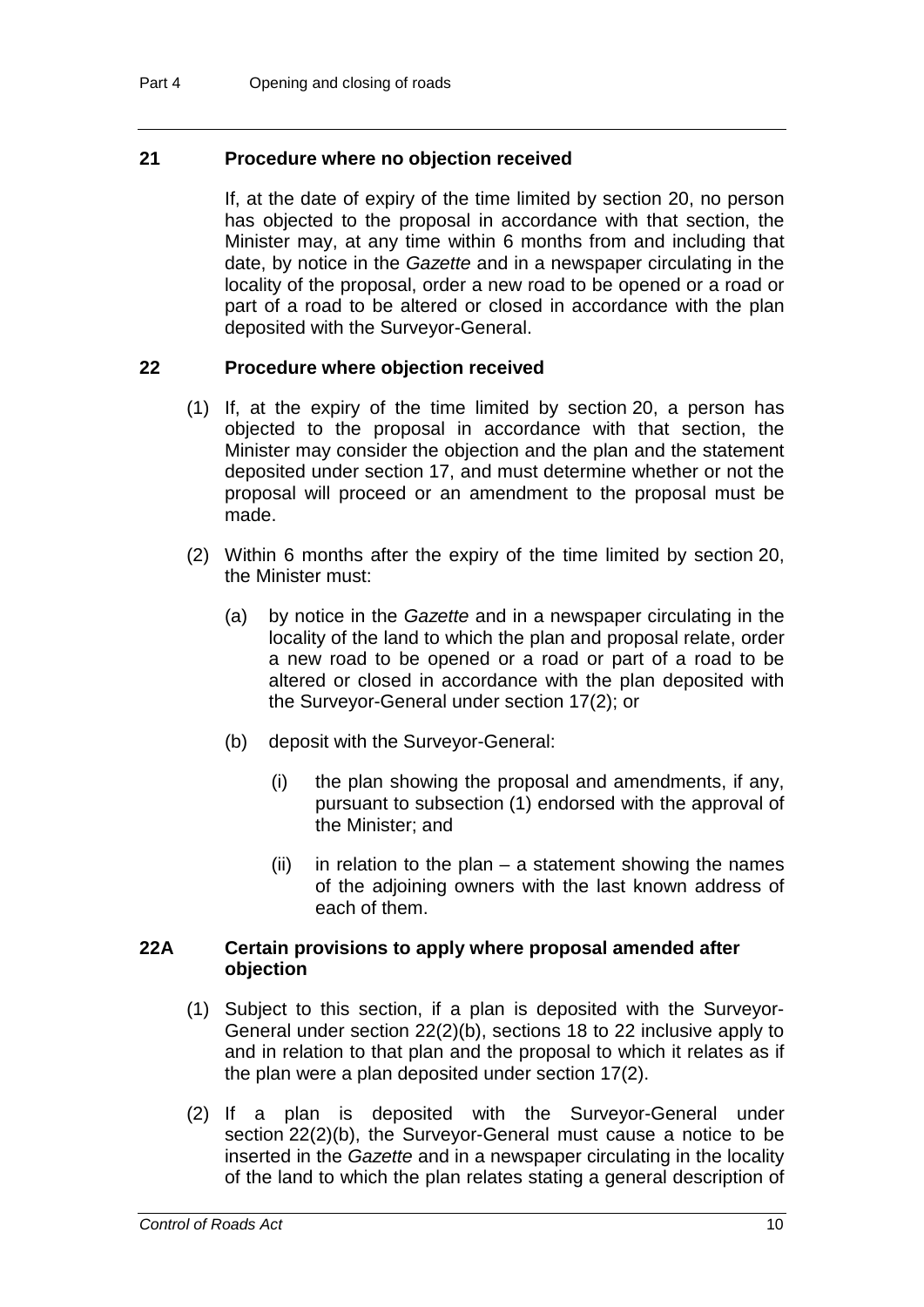the proposal, that the proposal is an amended proposal and setting out the names of adjoining owners.

(3) If the Minister is satisfied that an objection is the same or substantially the same as an objection already submitted under section 20 and considered under section 22, the Minister may disregard the first-mentioned objection and proceed under this Act as if it had not been made.

#### **23 Effect of order**

Upon the publication in the *Gazette* of an order made under section 21 or 22:

- (a) land to be taken for a new road or for an alteration to a road, or a part of a road, is, by virtue of this Act, vested in the Territory and is under the care, control and management of the Minister; and
- (b) the Minister may, subject to this Act:
	- (i) pay or receive money agreed to be paid or received for the exchange or disposal of land affected by the order; and
	- (ii) dispose of land comprising a road, or a part of a road, which is closed by the order; and
	- (iii) execute such documents as are required or are necessary to be executed.

#### **24 Land to be offered to adjoining owners**

- (1) If any land of the Crown comprises:
	- (a) a former road or part of a road that has been closed under this Act; or
	- (b) a road or part of a road that it is proposed to close under this Act;

the Minister may agree with a person who has an estate or interest in land adjoining the first-mentioned land that the person will, after the road or part of a road has been so closed, be granted an estate or interest in the first-mentioned land of a like nature to the person's estate or interest in the adjoining land:

(c) for such amount as is specified in the agreement; or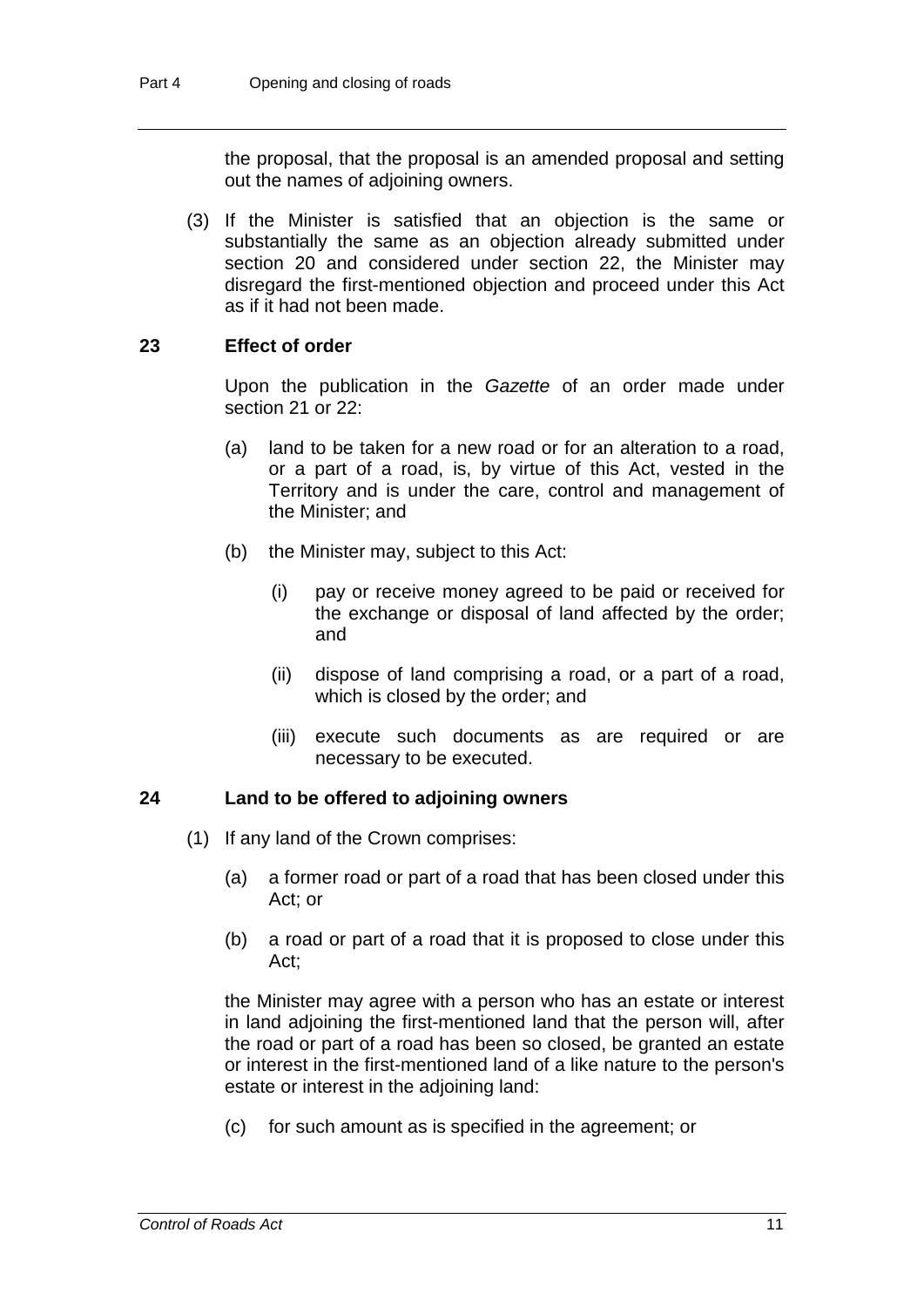- (d) if the person's estate or interest in the adjoining land is a lease granted by or on behalf of the Crown, on the resumption of such part of the adjoining land as is specified in the agreement.
- (2) If each of 2 or more parcels of land adjoining land comprising a former road or part of a road that has been closed under this Act is held for an estate in fee simple or leasehold from the Crown and the parcels are not so held by the same person, the Minister may give written notice to all the persons holding the parcels that the Minister is prepared to dispose of the second-mentioned land.
- (3) Each notice under subsection (2) must specify the estate in the land which the Minister is prepared to offer and the amount for which the Minister is prepared to dispose of that estate.
- (4) If notices have been given under subsection (2) and 2 or more of the persons notified inform the Minister in writing, within 28 days after the date on which the last of the notices was given, that they desire to acquire the land specified in the notices, the Minister must invite each such person to tender for an estate in that land of like nature to the estate held by the person in the person's adjoining parcel of land.
- (5) If the Minister receives only one tender of an amount that is not less than the price specified in the notices, the Minister must accept the tender but, if he or she receives more than one tender, the Minister must accept the tender of the person tendering the highest amount.
- (6) If a tender under subsection (5) is accepted the tenderer is entitled to be granted an estate in the land in respect of which the tender is made of like nature to the estate held by the tenderer in his or her adjoining parcel of land.

#### **25 In certain cases land may become Crown lands**

If a road, or a part of a road, that is not on land in respect of which a local government council is the registered proprietor of an estate in fee simple is ordered to be closed and:

- (a) the Minister certifies that the land comprising that road or part of the road can be conveniently used, whether separate from other land or when added to other Crown lands; or
- (b) an adjoining owner does not, within one year from and including the date of the publication in the *Gazette* of the order, acquire, or enter into an agreement to acquire the land, or so much of the land as is not disposed of;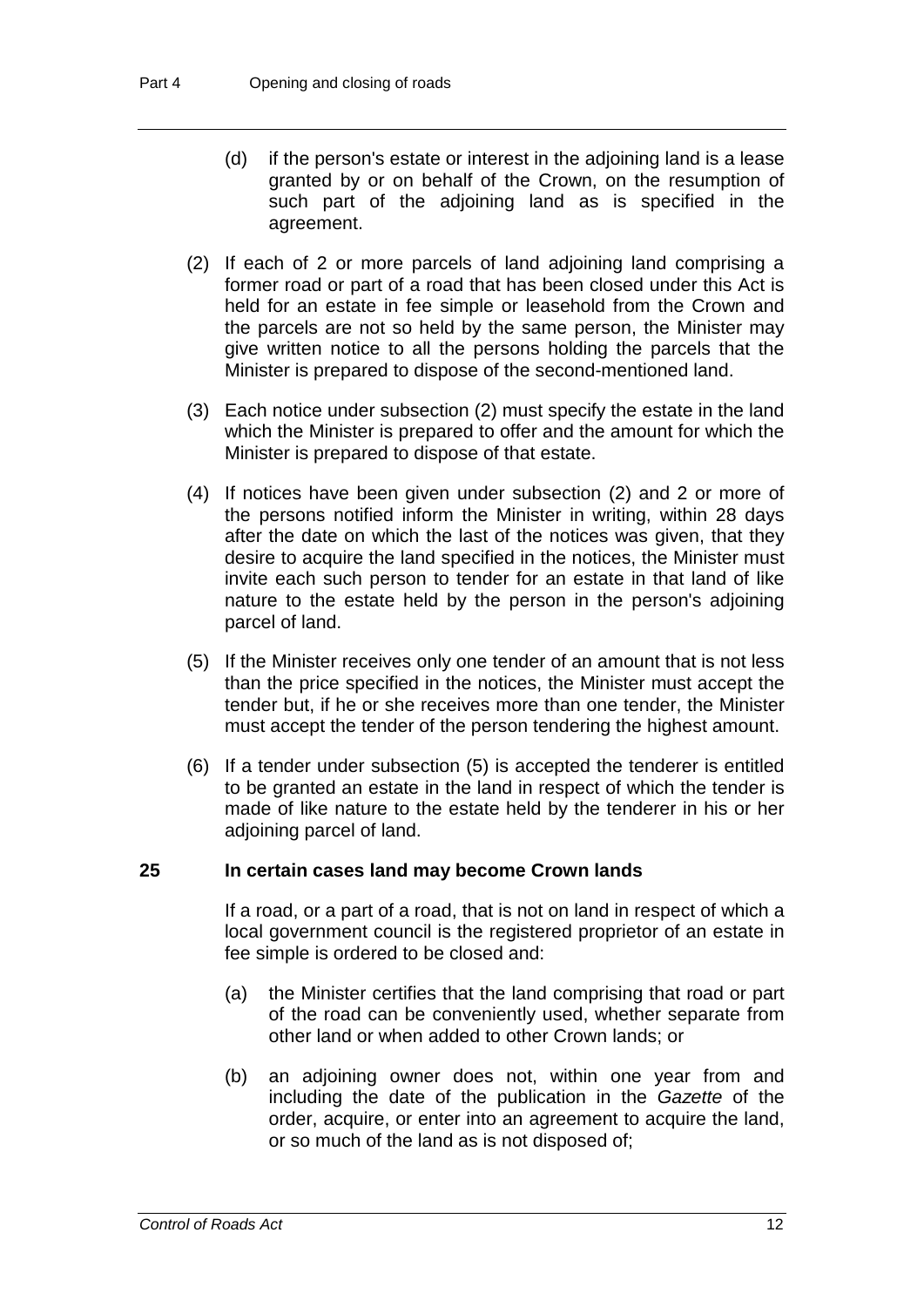the land becomes Crown lands and is subject to the laws of the Northern Territory relating to Crown lands.

#### **26 Reservations**

The Minister may, at any stage in a proceeding under this Act, direct that a certificate as to title to be issued, or a lease to be granted, under this Act must be subject to such reservations as the Minister directs.

#### **27 Administrator or Minister empowered to amend existing lease**

- (1) If an agreement made under section 16, 24(1) or 24(5) by the acceptance of a tender entitles a person to be granted a leasehold estate, the estate must be granted by amending the person's lease of the land adjoining the land to be granted so that the land comprising the former road or part of a road is included in the land that is subject to the lease, with such alteration of the reservations, covenants, conditions and provisions of the existing lease as are specified in the agreement.
- (2) The Minister is empowered to amend an existing lease to incorporate additional land in the lease and to do all other things necessary to give effect to subsection (1).
- (3) An amendment of an existing lease under this section is effected by lodging with the Registrar-General a memorandum describing the land incorporated and the alterations in the reservations, covenants, conditions and provisions specified in the agreement.
- (4) The Registrar-General must register a memorandum lodged under subsection (3) and must endorse on the original lease in the Register of Crown Leases a note referring to the memorandum and stating that further land has been incorporated in the lease.

#### **28 Easements etc. preserved**

If land subject to an easement, mortgage or other charge is included in land for which a certificate as to title is to be issued under section 27, the certificate as to title issued must be subject to that easement, mortgage or other charge.

#### **29 Registrar-General to correct Register books etc.**

(1) Upon issuing of a certificate as to title or the granting of a lease, under this Act, the Registrar-General must make such alterations and corrections as are necessary on any deposited plan and in the Register.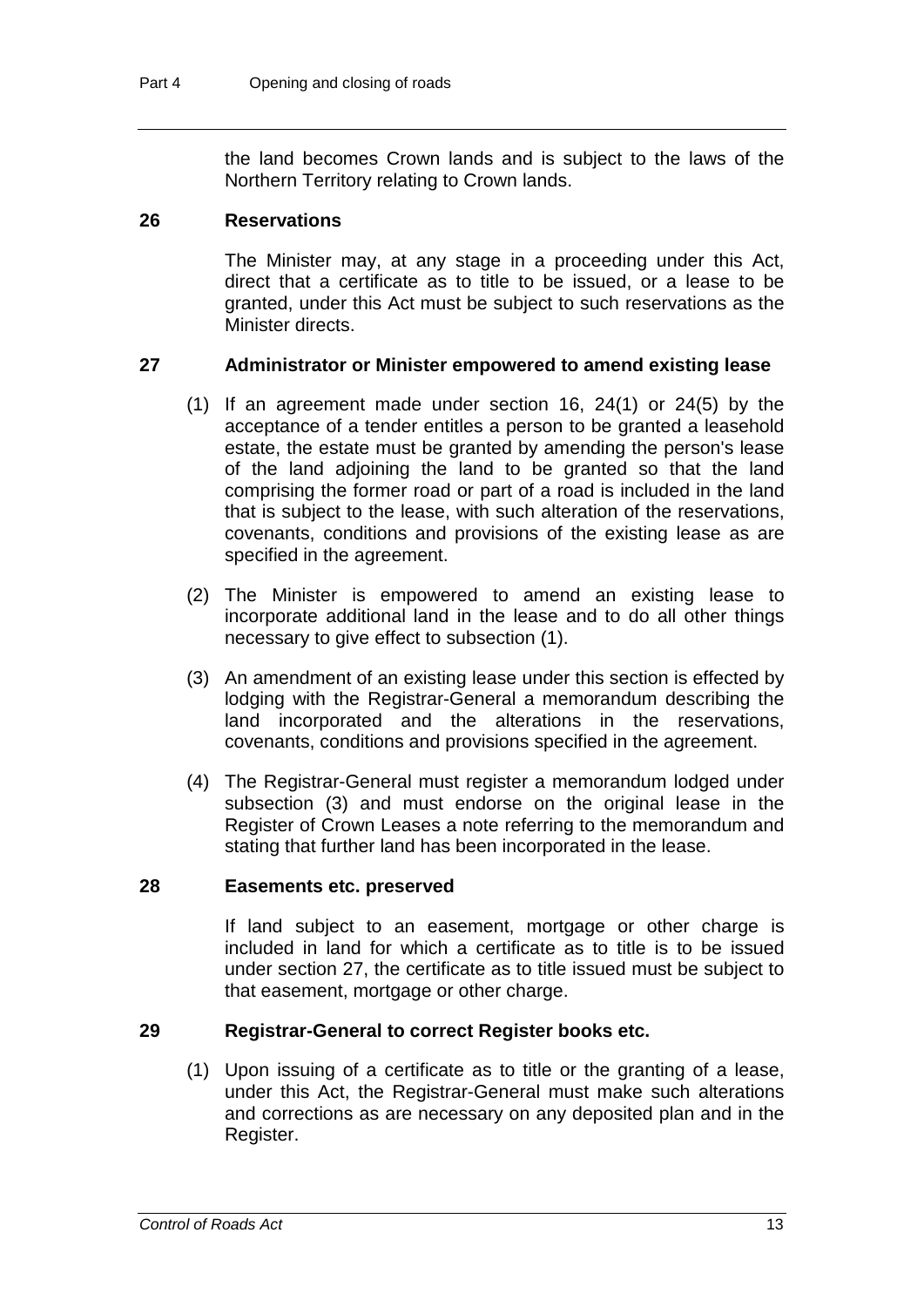- (2) The Registrar-General may serve notice in writing, by registered post, on a person who holds a certificate as to title which is affected by the issue of a certificate as to title pursuant to this Act, requiring that person to deliver the certificate as to title to the Registrar-General, within a time stated in that notice, in order that the Registrar-General may cancel, correct or alter it in the manner required.
- (3) A person must not fail to comply with the requirements of a notice given in accordance with subsection (2).

Maximum penalty: 3 penalty units.

#### **30 Prohibition of removal to the Supreme Court**

An order purporting to be made under this Act must not be removed or removable into the Supreme Court after section 29 has been complied with in respect of that order.

#### **31 Compensation**

If a road or a part of a road which is ordered to be opened, altered or added to runs through or over land, in the original grant or in the lease of Crown lands of which a power of making roads has not been reserved, a person, not being a party to an agreement for exchange, who has an estate or interest in the land or a part of the land taken, may, within 12 months from the date of the *Gazette* in which the order was published, serve a notice in writing on the Minister, claiming compensation for the land taken.

*Note for section 31*

*See section 16 for agreement to exchange.*

#### **31A Compensation**

- (1) This section applies to:
	- (a) a person who has an estate or interest in land, or a part of land, at the time a section 31 order relating to the land is published; or
	- (b) a person who had an estate or interest in land, or a part of land, at the time a section 31 order relating to the land was published before the commencement.
- (2) It is declared that:
	- (a) after the section 31 order is published, the person mentioned in subsection (1)(a) has a right to apply to; or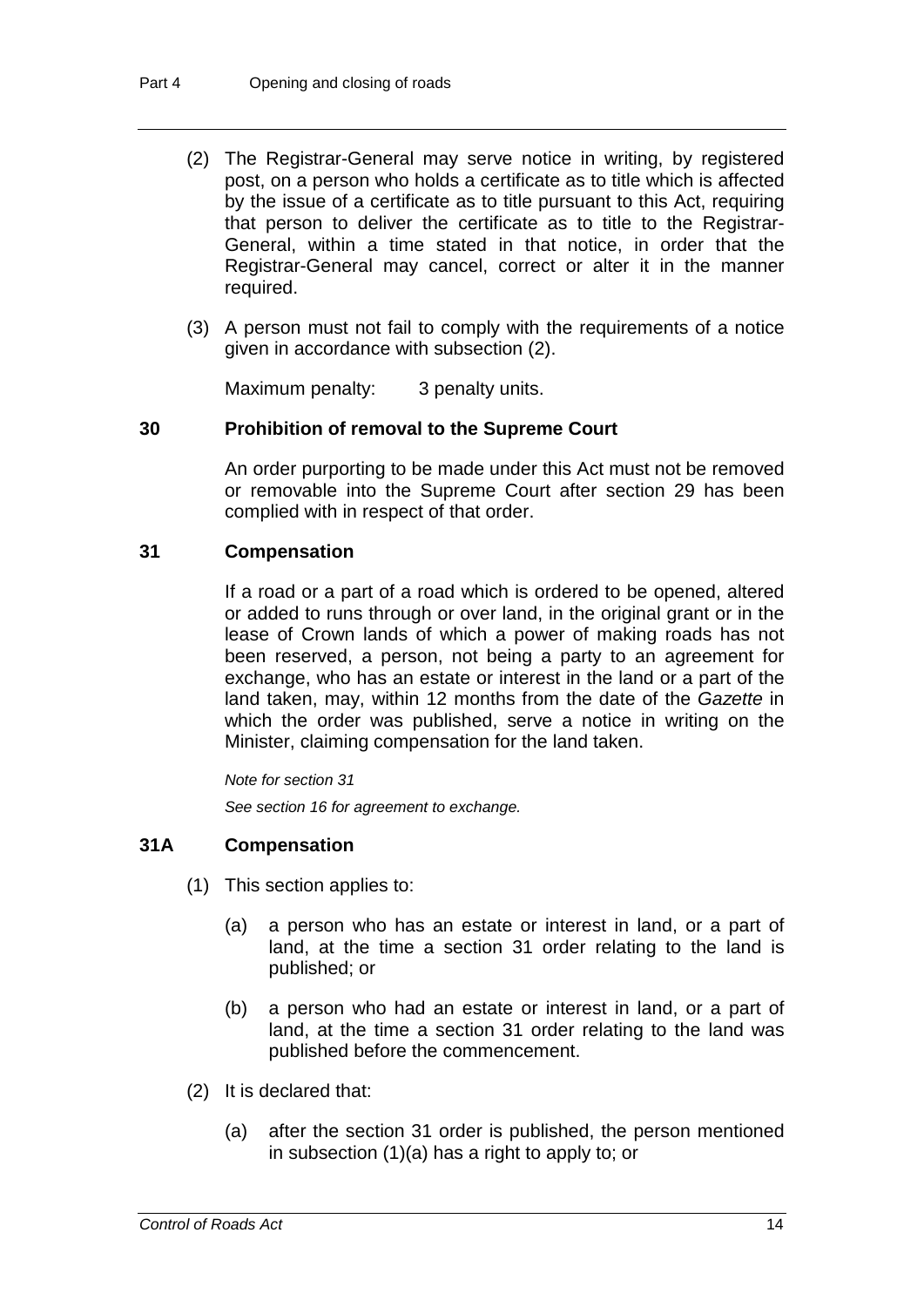(b) after the section 31 order was published, the person mentioned in subsection (1)(b) always had a right to apply to;

the Tribunal to determine an amount payable to the person as compensation, on just terms, for the person's estate or interest in the land, or the part of the land, taken as mentioned in section 31.

- (3) The Tribunal may hear and determine the following:
	- (a) an application under subsection (2);
	- (b) an application by a person for leave to serve a notice under section 31 after 12 months from the date of publishing of the section 31 order relating to land, or part of land, in relation to which the person had an estate or interest at the time of publishing.
- (4) A person may not apply under subsection (2) or (3)(b) if the person, in writing, agrees or, before the commencement, agreed, to an amount of compensation in relation to the estate or interest in the land or the part of the land taken.
- (5) For dealing with an application under subsection (2) or (3)(b), the Tribunal must adopt procedures it considers appropriate in all the circumstances including, for example, procedures under the *Lands Acquisition Act* (with or without changes).
- (6) However for an application under subsection (2), the Tribunal must hold a directions hearing within 28 days after the date of the application.
- (7) This section, including the fact that an application is made under subsection (2) or (3)(b), does not prevent a person to whom this section applies from making an agreement with the Minister about the person's estate or interest in land, or a part of land, that is or was the subject of a section 31 order.
- (8) If an agreement as mentioned in subsection (7) is made, the person who made the agreement with the Minister must withdraw any application made under subsection (2) or (3)(b).
- (9) In this section:

*commencement* means the commencement of this section.

*published*, in relation to a section 31 order (including a section 31 order made before the commencement) means published in the *Gazette*.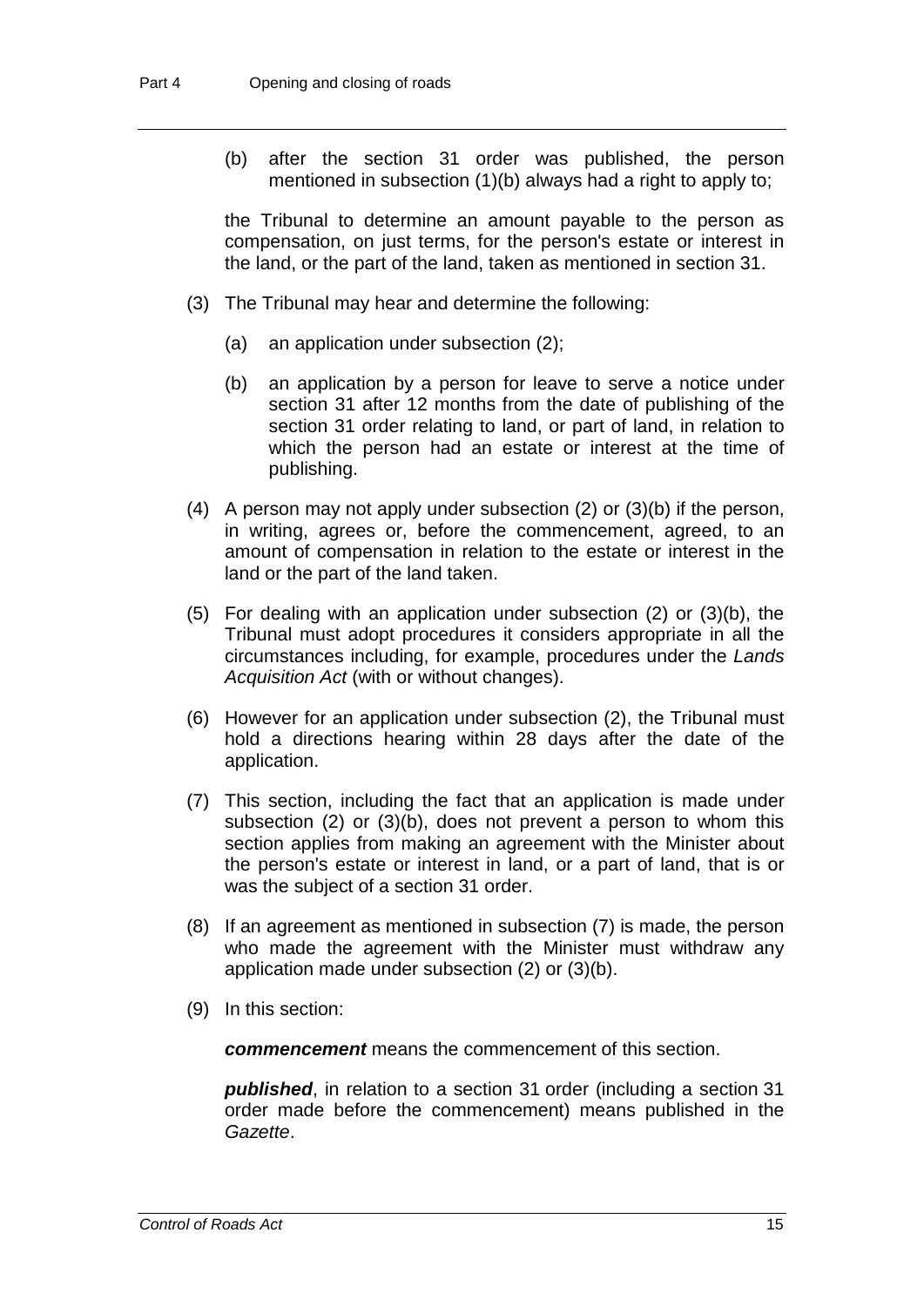*section 31 order* means an order, as mentioned in section 31, by which a road or a part of a road is to be opened, altered or added to.

*Tribunal* means the Lands, Planning and Mining Tribunal established by section 4 of the *Lands, Planning and Mining Tribunal Act*.

#### **32 Closing of certain roads**

- (1) Despite anything contained in this Act, the Minister may, on the recommendation of the Surveyor-General, by notice in the *Gazette* and in a newspaper circulating in the locality of that road, order that a road or a part of a road be closed if all the land contiguous to that road, or that part of a road, is land:
	- (a) occupied by or on behalf of the Territory or by an agent or instrumentality of the Territory; or
	- (b) belonging to the Territory or an agent or instrumentality of the Territory which has not been granted, sold, leased or contracted to be granted, sold or leased to any persons and is vacant land.
- (2) The date upon which a road, or a part of a road, is to be closed under this section must not be less than one month after the date of the *Gazette* or the date of the newspaper, whichever is the later, in which the order is published.
- (3) From and including the date when a road or a part of a road is closed under this section, the land mentioned in the order is Crown lands and is subject to the provisions of the laws of the Northern Territory relating to Crown lands.
- (4) The Registrar-General must make such corrections on any deposited plan and in the Register Book or in the Register Book of Crown Leases as are necessary to give effect to an order made under this section.

#### **33 Order may affect more than one road**

An order made under this Act may affect more than one road, or part of a road, and may affect more than one act or proceeding with regard to a road or a part of a road.

#### **34 Duty to fence**

If land contiguous to a road is fenced and the boundary of that road is altered in consequence of an order made under this Act, other than an order made under section 32, the Minister, at the expense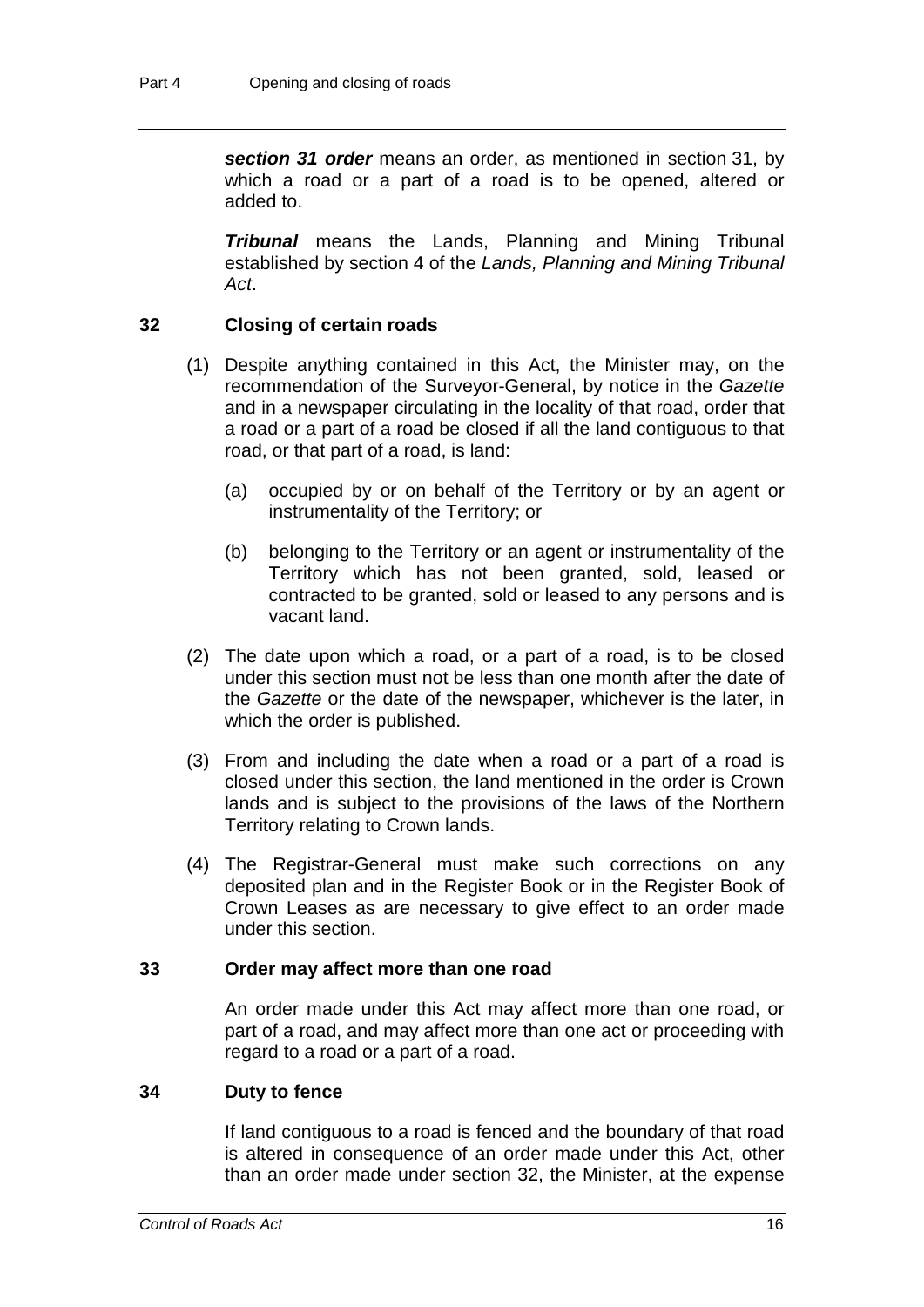of the Territory, must cause the road to be fenced so that the boundary of the contiguous land is fenced with a substantial fence of the same nature as the fence previously separating the road from that land.

#### **35 Minister may declare private streets etc. to be roads**

- (1) If a private street, road, court, alley, thoroughfare or cul-de-sac, situated within a town, has been made or paved at the cost of its owner, whether before or after the date when this Act comes into operation, the Minister may, on the written request of the owner, declare the street, road, court, alley, thorough-fare or cul-de-sac to be a road.
- (2) The Minister may, on behalf of the Territory, accept as a road land which is transferred or conveyed to the Territory in fee simple by the owner of the land.
- (3) When land is declared to be, or is accepted by the Territory as, a road, under this section, compensation is not payable to the owner by or on behalf of the Territory.

#### **36 Application of** *Land Title Act*

The provisions of this Part apply, despite the provisions of the *Land Title Act*, the *Crown Lands Act* or any other law of the Northern Territory relating to Crown lands.

## **Part 6 Miscellaneous matters**

#### **51 Metal projections etc. on tyres**

A person must not drive or haul a vehicle on the formed or paved part of a road, if a part of a wheel or tyre of the vehicle, which comes into contact with the road, has a metal projection, bar, spike or stud on, or attached to it.

Maximum penalty: 3 penalty units or imprisonment for 6 months.

#### **52 Vehicle or object to have wheels fitted**

- (1) A person must not drive or haul or cause to be driven or hauled on or across a paved part of a road a vehicle or object unless:
	- (a) the vehicle or object is so supported on or by wheels as to prevent any part of the vehicle or object other than its wheels from coming into contact with the surface of the road; and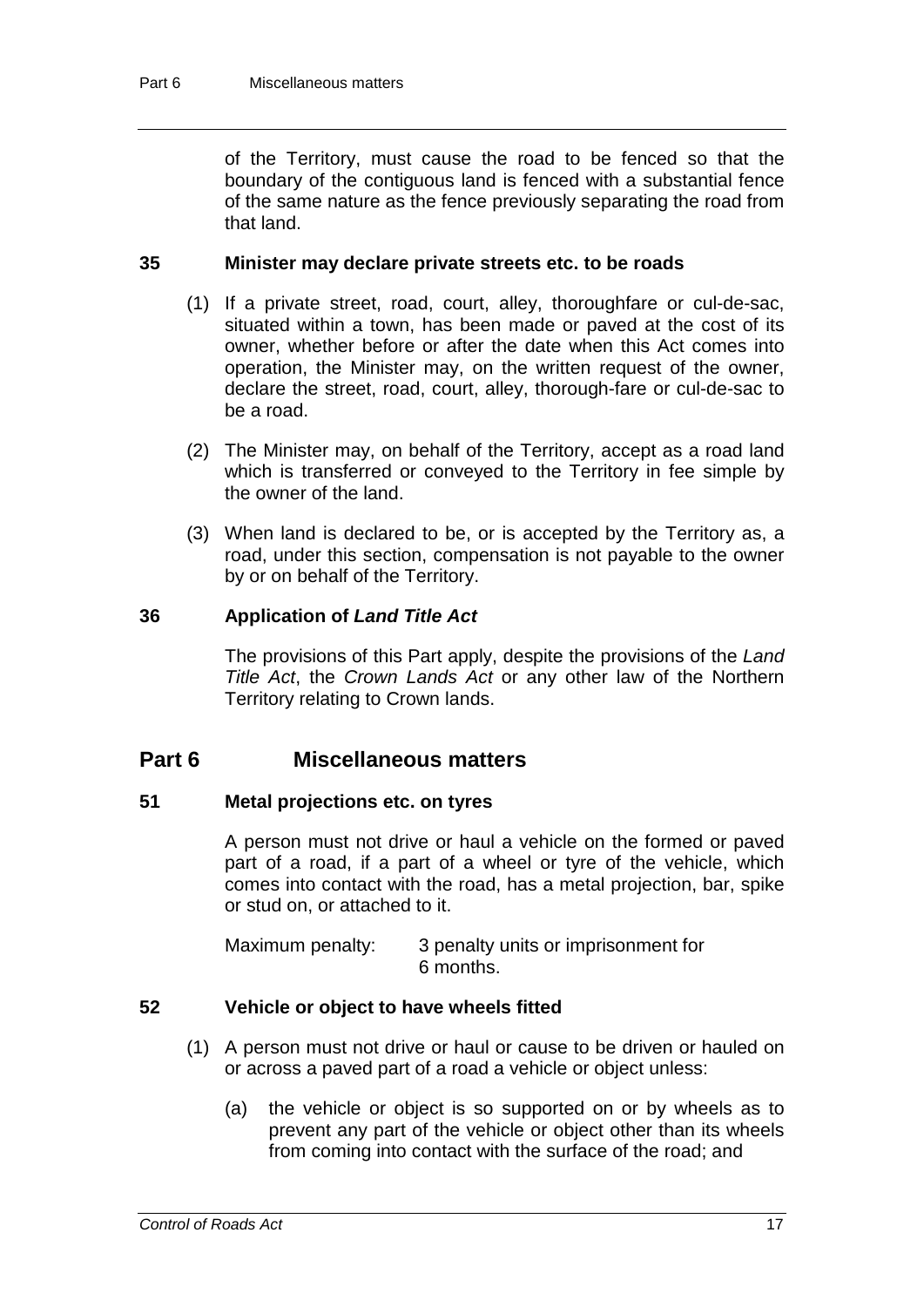- (b) the wheels are equipped with rubber tyres; and
- (c) any rubber tyre, not being a pneumatic tyre, which is fitted to a wheel of the vehicle or object is at least 30 millimetres thick at its thinnest part and has a surface of which the portion that ordinarily comes into contact with the paved part of the road is at least 30 millimetres wide and is even across its full width.

Maximum penalty: 3 penalty units or imprisonment for 6 months.

- (2) It is a defence to a prosecution under this section if the defendant proves to the satisfaction of the Court hearing the case:
	- (a) that the defendant's failure to comply with the requirements of this section occurred immediately after:
		- (i) an accident in which the vehicle or object was damaged; or
		- (ii) a tyre, or a mechanical or structural part, of the vehicle or object ceased to function efficiently;

so that it was then not reasonably practicable for the defendant to comply with those requirements; and

(b) that the defendant then took all reasonable steps to comply with those requirements as soon as possible.

#### **53 Caterpillar type tractors**

Despite section 52, a person may drive or haul a caterpillar type tractor or machine transversely across a road if the tracks of the tractor or machine are so constructed or protected that metal projections, bars, spikes or studs on or attached to those tracks do not come into contact with the surface of a road.

#### **54 Certain acts forbidden**

A person must not do any of the following:

- (a) retard the progress of a vehicle by means of an instrument or device which comes into contact with the surface of a road;
- (b) make or assist in making, or cause to be made a fire on or within 3 metres of a road;
- (c) suffer the effluent from a septic tank, dirty water, filth, dirt or other offensive matter, fluid or thing to run or flow on to a road from a house, land or premises occupied by that person;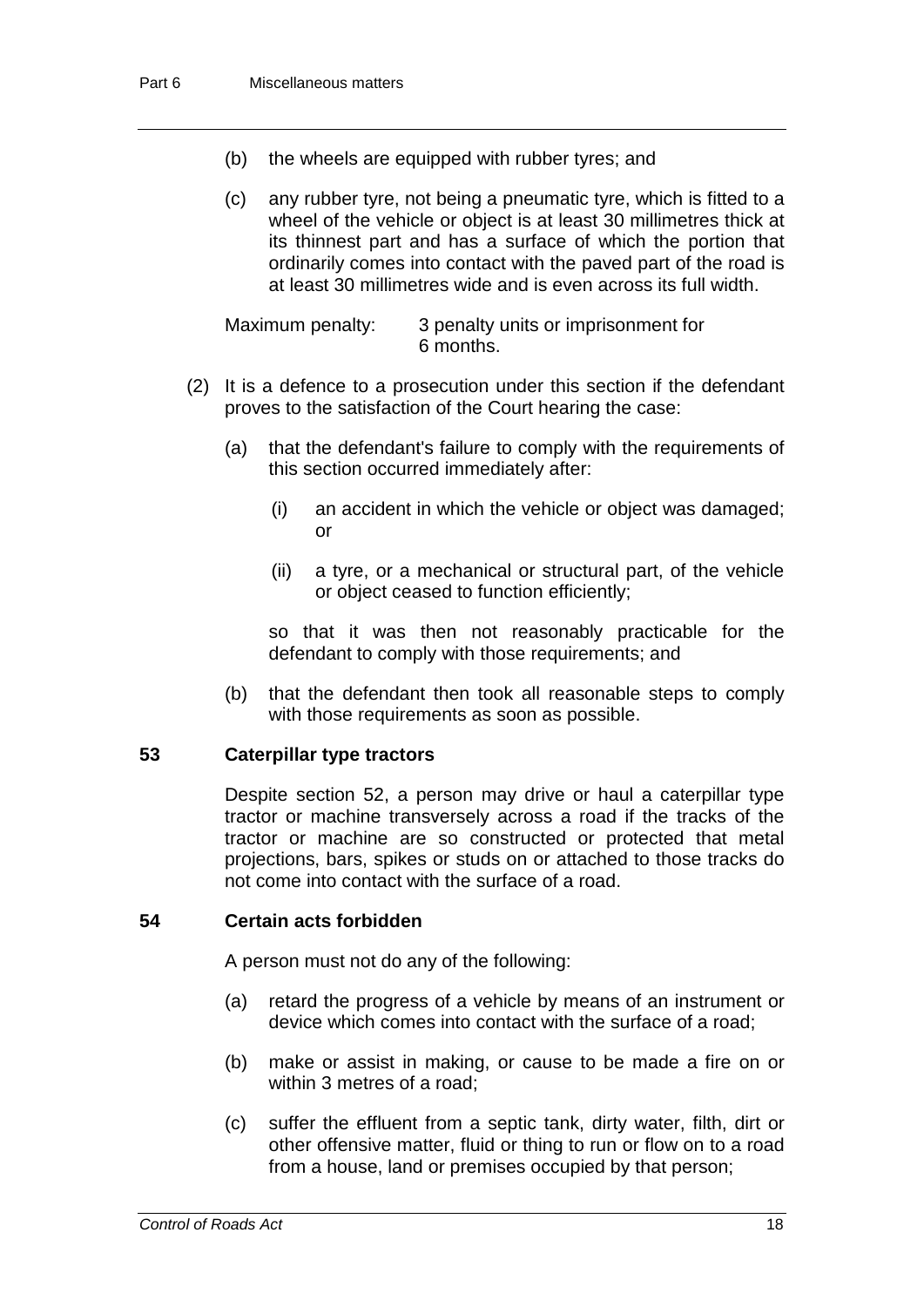- (d) leave a stone or other thing, having been used for blocking or stopping the wheels of a vehicle, to remain on a road or a part of a road after that vehicle has moved from the place where that stone or other thing was so used;
- (e) except with lawful excuse, deposit sand, stone, rubbish or material of any description on a road or part of a road.

Maximum penalty: 3 penalty units or imprisonment for 6 months.

#### **55 Person not to stop vehicle etc. on bridges or culverts**

A person must not stop a vehicle on a road whilst the vehicle, a part of the vehicle or a trailer attached to the vehicle, is on a bridge or culvert, or causeway except in case of mechanical break-down, accident or other unavoidable cause.

Maximum penalty: 0.8 penalty unit.

#### **56 Vehicles etc. to be removed from bridges and culverts**

If a person has stopped a vehicle on a road whilst the vehicle, a part of the vehicle or a trailer attached to the vehicle, is on a bridge or culvert, or causeway, the person must not fail to remove the vehicle, the part of the vehicle or the trailer attached to the vehicle, from that bridge or culvert or causeway as soon as is reasonably practicable.

Maximum penalty: 0.8 penalty unit.

#### **57 Timber etc. fixed to roads not to be damaged etc.**

A person must not dig up, break, pull down, cut, destroy, injure or damage, or drive a vehicle on a road in such a manner as to destroy, injure or damage, timber growing on a road or a bridge, culvert, water-table, kerb, gutter, footpath, lamp, direction board, kilometre post, rail, post, wall, chain, fence or other thing erected on or affixed to a road.

Maximum penalty: 3 penalty units or imprisonment for 6 months.

#### **58 Person not to cut timber, quarry, erect petrol pumps or cattle ramps without licence**

A person must not do any of the following:

(a) cut or remove timber or bark from a road;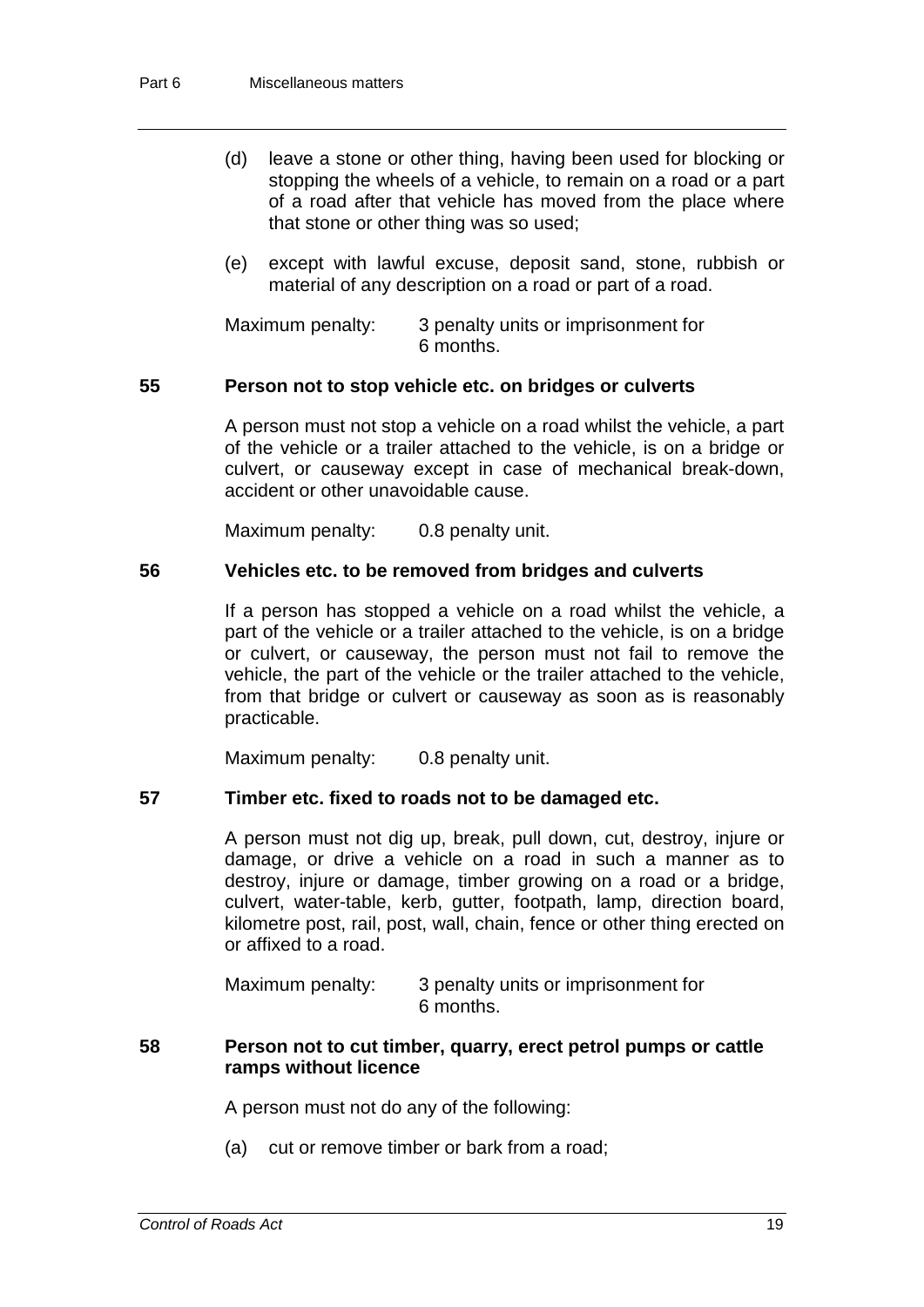- (b) quarry or remove stone, clay, gravel, or sand from a road;
- (c) erect, maintain or operate a petrol pump on a road;
- (d) construct or maintain a cattle ramp on a road;

unless the person holds a licence, granted by the Minister under section 13, which is in force.

Maximum penalty: 0.8 penalty unit.

#### **59 Houses and other obstructions on roads**

- (1) Subject to this section, a person must not do any of the following:
	- (a) erect or build, or cause to be erected or built, a house or other building, verandah, wall, fence or structure on or at the side of a road, or in such a place or in such a manner as to reduce the width of, or encroach upon, the road;
	- (b) make or cause to be made a drain, gutter, sink or watercourse, in or across a road or a part of a road;
	- (c) fill up or obstruct a ditch, drain, gutter, sink or watercourse at the side of a road;
	- (d) obstruct the public use of a road or part of a road.

Maximum penalty: 0.8 penalty unit.

- (2) Despite subsection (1), a person may do an act prohibited by that subsection if the act is done in accordance with the permission of the Minister given under this section.
- (3) For the purposes of this section, the Minister may, by notice in writing and on payment by a person of such fees and charges as the Minister determines, give permission to the person to do an act prohibited by subsection (1).
- (4) Permission given under this section may be subject to such conditions, including the giving of indemnities, as the Minister thinks fit and specifies in the notice.
- (5) The Minister may revoke a permission given under this section by notice in writing to the person to whom the permission was given, and the permission is revoked at the expiration of 6 months after the date the notice was given.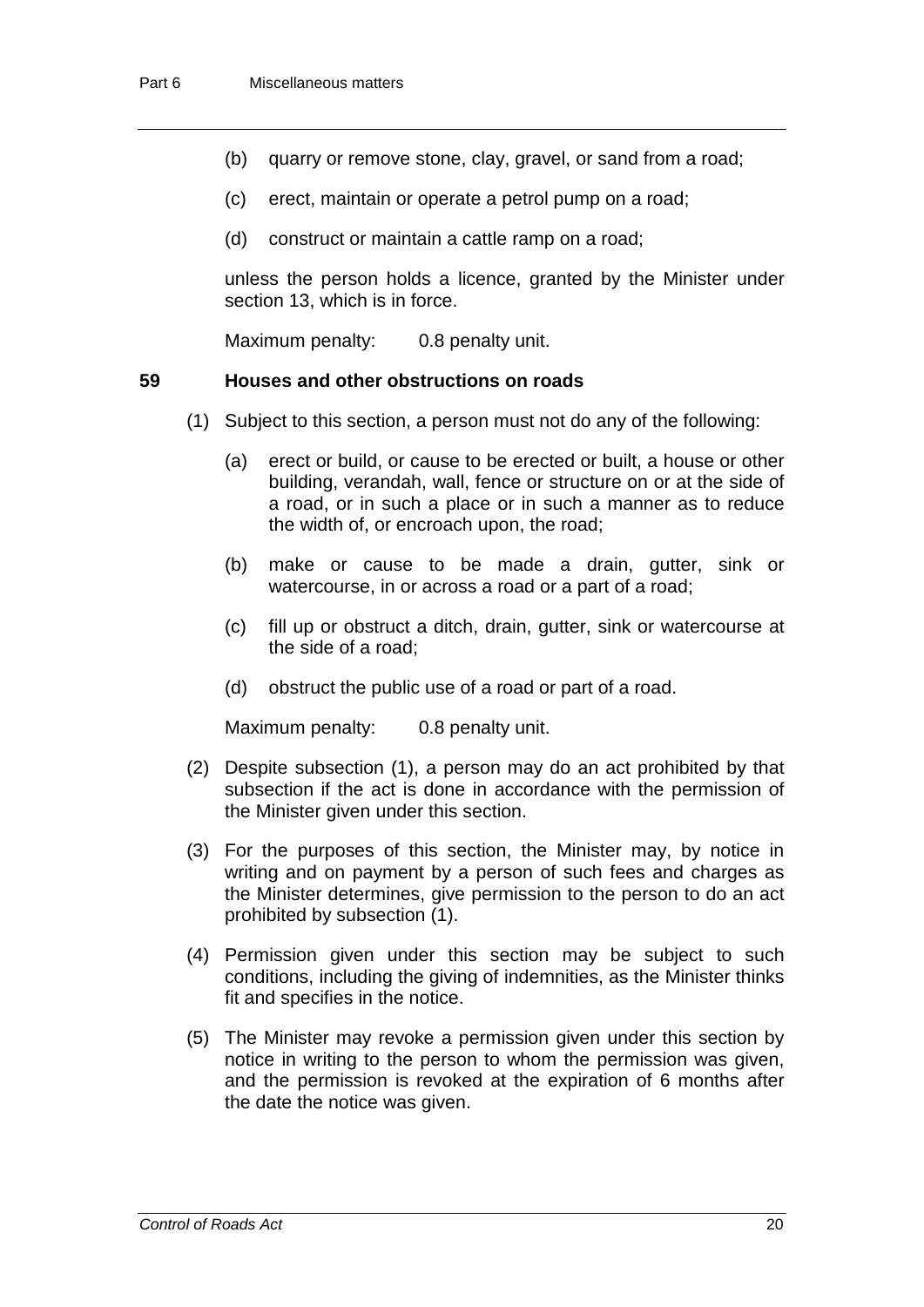- (6) If a permission is revoked under subsection (5), the person must remove the house, building, verandah, wall, fence, structure or obstruction erected or built on or at the side of the road or remove or restore the drain, gutter, sink, watercourse made, filled up or obstructed in, across or at the side of the road, as the case may be, in accordance with the directions, if any, of the Minister.
- (7) If a person fails to comply with subsection (6), section 9(3) applies as if permission under this section had never been given and the house, building, verandah, fence, structure or obstruction was erected or built, or the ditch, drain, gutter, sink or watercourse was made, filled up or obstructed, as the case may be, in contravention of this Act.
- (8) If a permission is revoked under this section, the person to whom the permission was given is not entitled to any compensation for any loss sustained in respect of or as a consequence of the revocation or for any costs incurred in respect of the removal or demolition of the house, building, verandah, wall, fence, structure or obstruction or the removal or restoration of the ditch, drain, gutter, sink or watercourse.

#### **60A Approval to drive aircushioned vehicle**

A person must not drive a hovercraft over a road without the written approval of the Minister.

Maximum penalty: 0.8 penalty unit.

#### **61 Liability of owner and actual offender**

- (1) Except as provided by this section, if a vehicle is driven on a road or part of a road in contravention of this Act, the owner and the driver of the vehicle at the time it was so driven are each guilty of the offence in respect of that contravention and liable on being found guilty to the penalty provided for the offence.
- (2) It is a defence to a prosecution against the owner of a vehicle for an offence mentioned in subsection (1) if the owner of the vehicle satisfies the court that the vehicle was being driven at the time of the alleged offence without the owner's express or implied authority.
- (3) In this section:
	- (a) *owner* has the same meaning as in the *Motor Vehicles Act*; and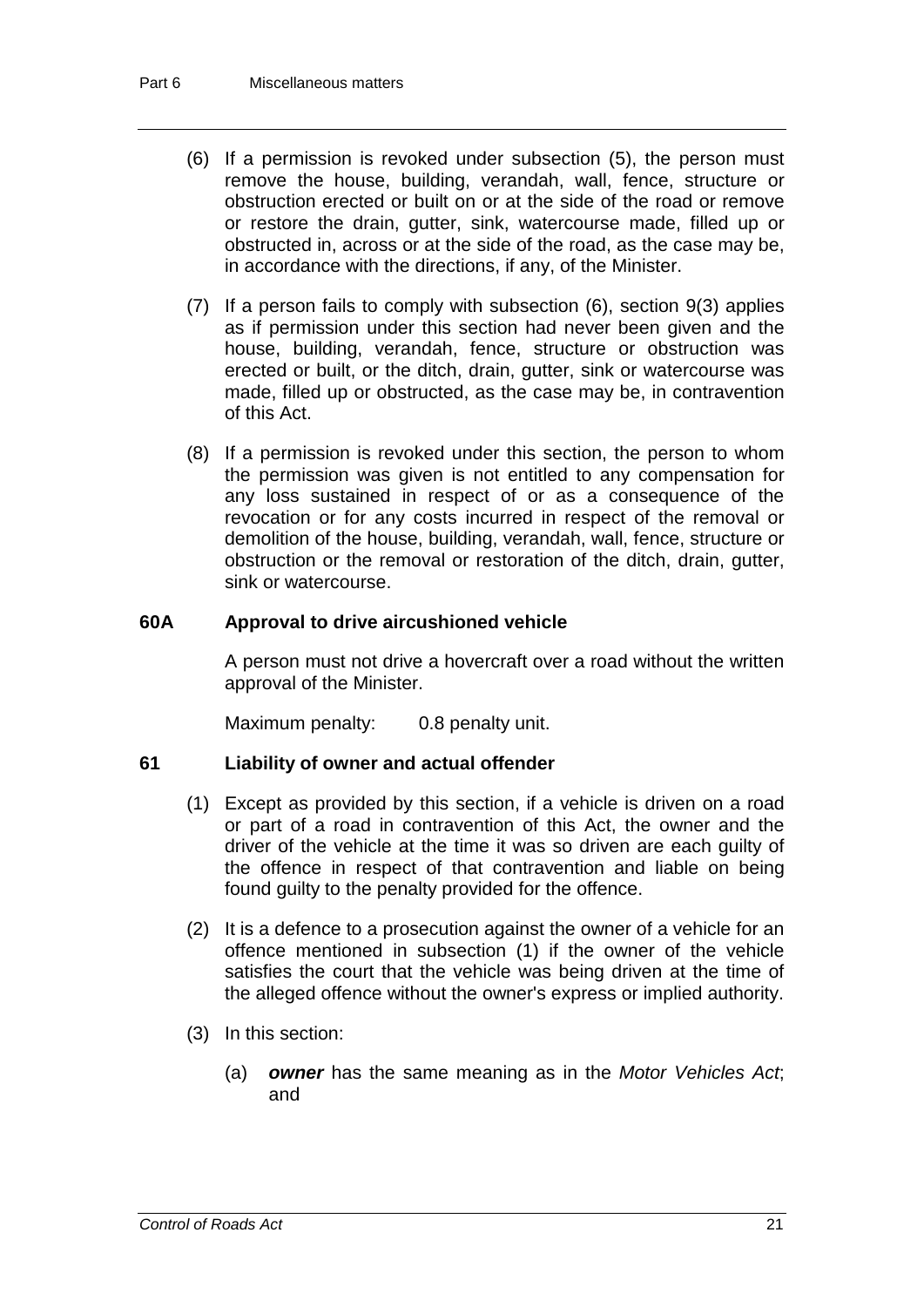- (b) a document issued:
	- (i) by the Registrar of Motor Vehicles appointed under that Act; or
	- (ii) by an officer having duties in connection with the registration of motor vehicles in a State or in another Territory, bearing the officer's written, stamped or printed signature and stating that during a specified period or on a specified date, a specified person was the person whose name was registered as the owner of a specified motor vehicle is evidence of the matters stated in the document without proof of the signature of the person by whom the document purports to have been issued or of the fact that the person was the Registrar or the officer.

#### **62 Regulations**

The Administrator may make regulations under this Act.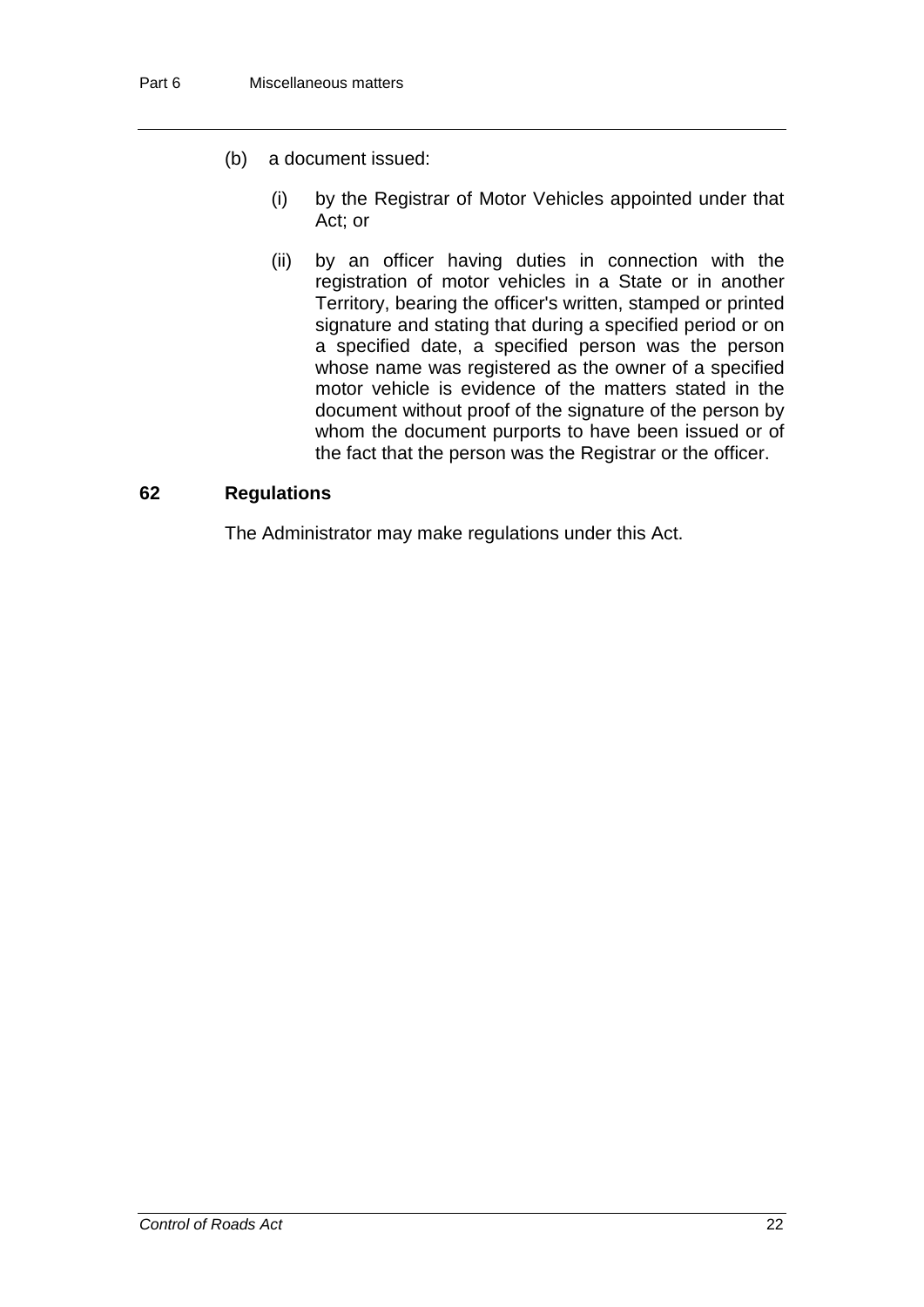#### **ENDNOTES**

**1 KEY**

Key to abbreviations

| amd = amended         | $od = order$            |
|-----------------------|-------------------------|
| app = appendix        | $om = omitted$          |
| bl = by-law           | $pt = Part$             |
| ch = Chapter          | $r =$ regulation/rule   |
| cl = clause           | $rem = remainder$       |
| div = Division        | $remum = remumbe$       |
| exp = expires/expired | $rep = repeated$        |
| f = forms             | $s = section$           |
| Gaz = Gazette         | sch = Schedule          |
| hdg = heading         | $sdiv = Subdivisio$     |
| ins = inserted        | <b>SL</b> = Subordinate |
| It = long title       | $sub =$ substituted     |
| nc = not commenced    |                         |
|                       |                         |

**amd = amended od = order app = appendix om = omitted pt = Part ch = Chapter r = regulation/rule cl = clause rem = remainder div = Division renum = renumbered exp = expires/expired rep = repealed f = forms s = section** *Gaz* **=** *Gazette* **sch = Schedule hdg = heading sdiv = Subdivision ins = inserted SL = Subordinate Legislation**

### **2 LIST OF LEGISLATION**

|             | Control of Roads Ordinance 1953 (Act No. 8, 1953)          |
|-------------|------------------------------------------------------------|
| Assent date | 1 July 1953                                                |
| Commenced   | 1 April 1954 (Gaz No. 11, 17 March 1954)                   |
|             | Control of Roads Ordinance 1955 (Act No. 9, 1955)          |
| Assent date | 8 June 1955                                                |
| Commenced   | 15 October 1955 (Gaz No. 41, 12 October 1955)              |
|             | Control of Roads Ordinance 1956 (Act No. 18, 1956)         |
| Assent date | 4 May 1956                                                 |
| Commenced   | 19 September 1956 (Gaz No. 37, 19 September 1956)          |
|             | Control of Roads Ordinance 1958 (Act No. 21, 1958)         |
| Assent date | 14 November 1958                                           |
| Commenced   | 13 February 1959 (Gaz No. 6, 11 February 1959)             |
|             | Administrator's Council Ordinance 1959 (Act No. 22, 1959)  |
| Assent date | 7 July 1959                                                |
| Commenced   | 28 April 1960 (Gaz No. 18, 27 April 1960)                  |
|             | Control of Roads Ordinance 1962 (Act No. 22, 1962)         |
| Assent date | 18 June 1962                                               |
| Commenced   | 8 May 1963 (Gaz No. 19, 8 May 1963)                        |
|             | Control of Roads Ordinance (No. 3) 1962 (Act No. 8, 1963)  |
| Assent date | 23 January 1963                                            |
| Commenced   | 23 January 1963                                            |
|             | Control of Roads Ordinance (No. 2) 1962 (Act No. 40, 1963) |
|             |                                                            |

| Assent date | 27 May 1963                                     |
|-------------|-------------------------------------------------|
| Commenced   | 11 December 1963 (Gaz No. 50, 11 December 1963) |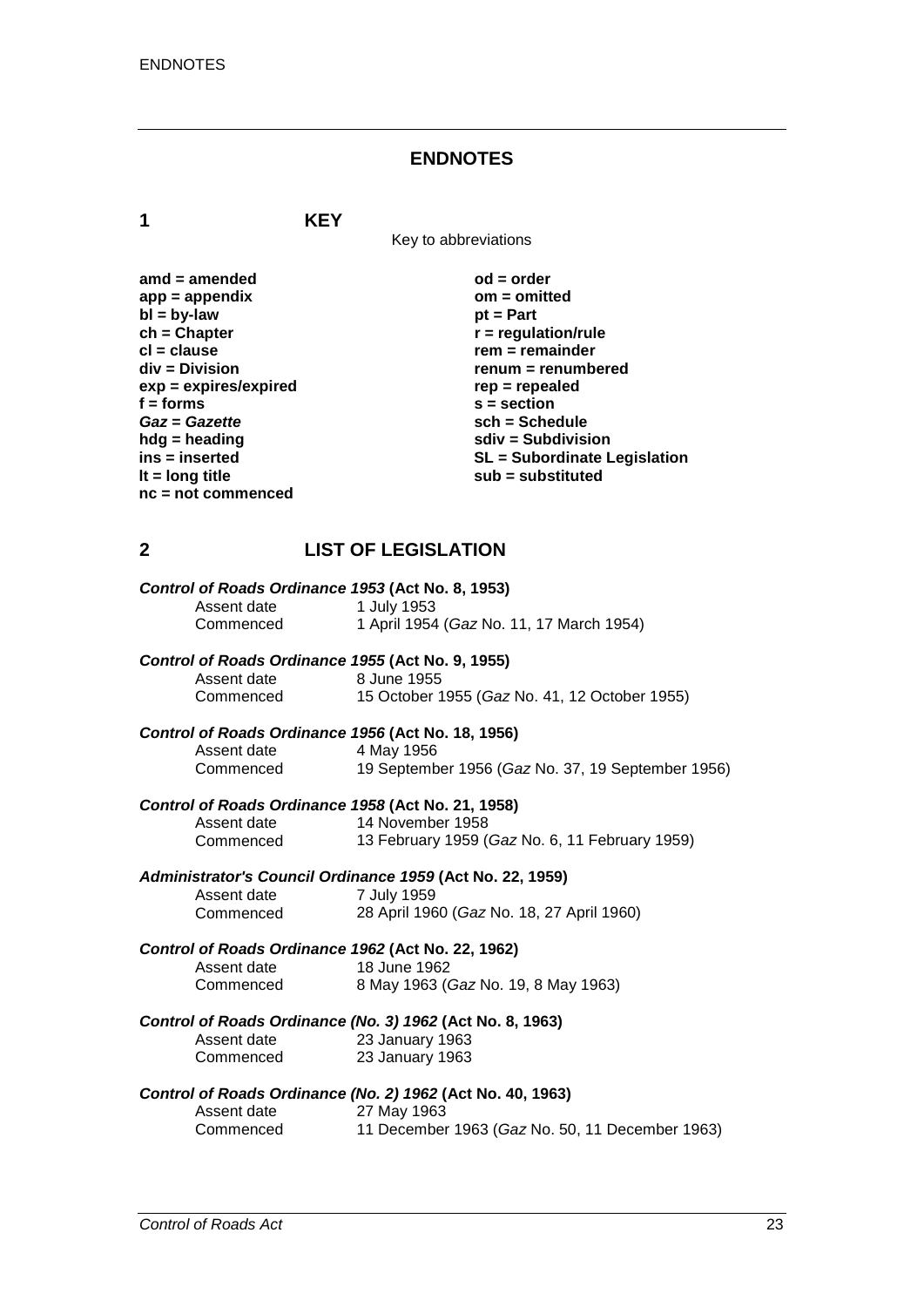| Control of Roads Ordinance 1964 (Act No. 21, 1964)<br>Assent date<br>Commenced                                 | 14 May 1964<br>14 May 1964                                                                                               |
|----------------------------------------------------------------------------------------------------------------|--------------------------------------------------------------------------------------------------------------------------|
| Control of Roads Ordinance 1966 (Act No. 25, 1966)<br>Assent date 6 July 1966<br>Commenced                     | 6 July 1966                                                                                                              |
| Control of Roads Ordinance 1968 (Act No. 25, 1968)<br>Assent date<br>Commenced                                 | 18 June 1968<br>18 June 1968                                                                                             |
| Control of Roads Ordinance 1970 (Act No. 40, 1970)<br>Assent date<br>Commenced                                 | 28 October 1970<br>28 October 1970                                                                                       |
| Control of Roads Ordinance 1969 (Act No. 41, 1970)<br>Assent date 4 November 1970<br>Commenced 4 November 1970 |                                                                                                                          |
| <b>Amending Legislation</b>                                                                                    |                                                                                                                          |
| Assent date<br>Commenced                                                                                       | Control of Roads Ordinance 1971 (Act No. 42, 1971)<br>27 September 1971<br>27 October 1971 (Gaz No. 43, 27 October 1971) |
| Control of Roads Ordinance 1971 (Act No. 42, 1971)<br>Assent date<br>Commenced                                 | 27 September 1971<br>27 October 1971 (Gaz No. 43, 27 October 1971)                                                       |
| Ordinances Revision Ordinance 1973 (Act No. 87, 1973)                                                          |                                                                                                                          |
| Assent date<br>Commenced                                                                                       | 11 December 1973<br>11 December 1973 (s 12(2))                                                                           |
| <b>Amending Legislation</b>                                                                                    |                                                                                                                          |
| Assent date<br>Commenced                                                                                       | Ordinances Revision Ordinance 1974 (Act No. 34, 1974)<br>26 August 1974<br>11 December 1973 (s 3(2))                     |
| Assent date<br>Commenced                                                                                       | Ordinances Revision Ordinance (No. 2) 1974 (Act No. 69, 1974)<br>24 October 1974<br>11 December 1973 (s 3)               |
|                                                                                                                | Ordinances Revision Ordinance 1976 (Act No. 27, 1976)                                                                    |
| Assent date<br>Commenced                                                                                       | 28 June 1976<br>ss 1, 2 and 6: 28 June 1976 (s 6(2));<br>ss 3 and 4: 11 December 1973; s 5: 24 October 1974              |
| Control of Roads Ordinance 1974 (Act No. 38, 1974)<br>Assent date<br>Commenced                                 | 23 September 1974<br>23 September 1974                                                                                   |
| Control of Roads Ordinance 1975 (Act No. 20, 1975)<br>Assent date<br>Commenced                                 | 30 July 1975<br>30 July 1975                                                                                             |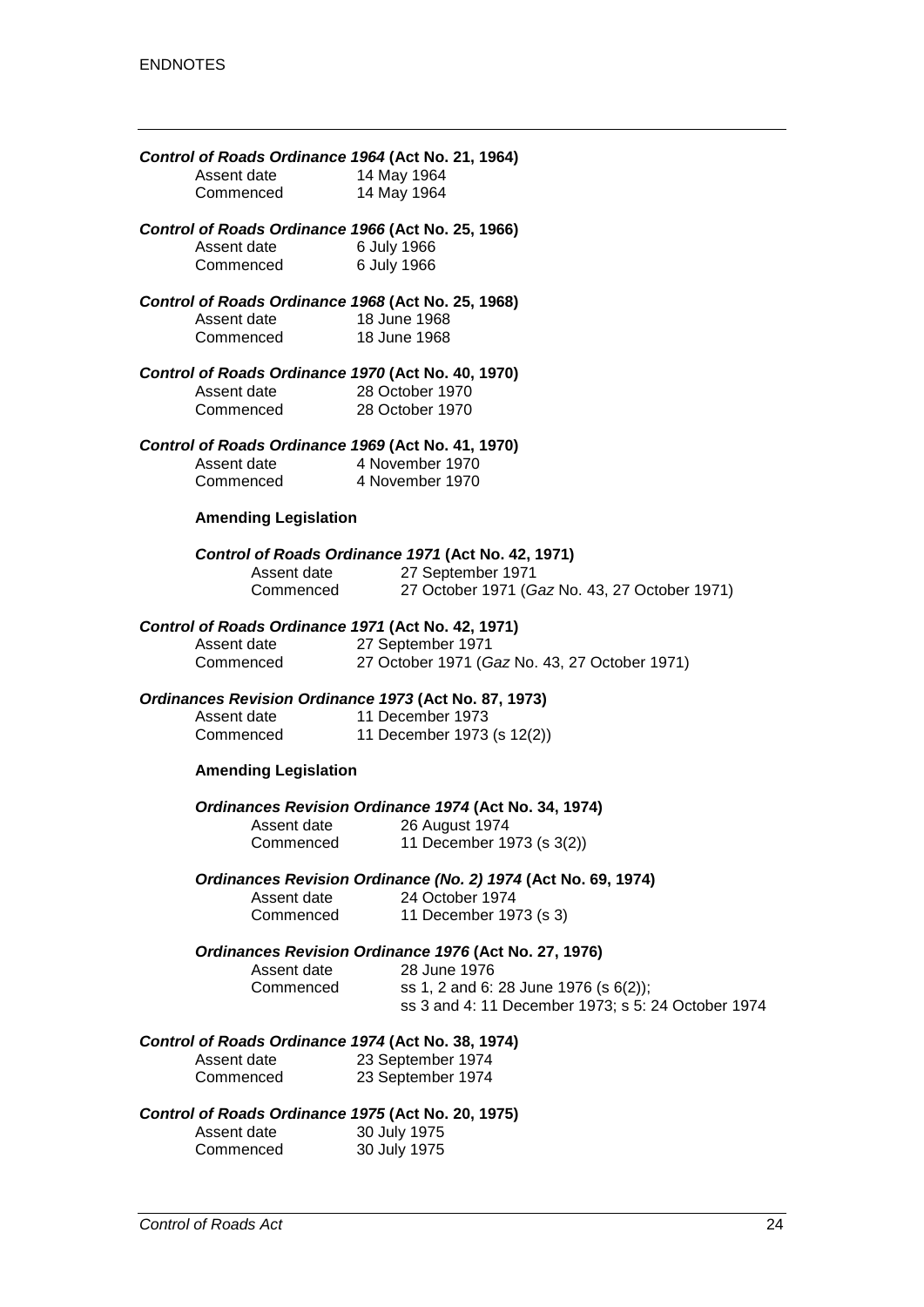| Ordinances Revision Ordinance 1976 (Act No. 27, 1976)    |                                                                                             |
|----------------------------------------------------------|---------------------------------------------------------------------------------------------|
| Assent date                                              | 28 June 1976                                                                                |
| Commenced                                                | ss 1, 2 and 6: 28 June 1976 (s 6(2));<br>ss 3 and 4: 11 December 1973; s 5: 24 October 1974 |
|                                                          | Transfer of Powers (Further Provisions) Ordinance 1977 (Act No. 51, 1977)                   |
| Assent date                                              | 9 December 1977                                                                             |
| Commenced                                                | 1 January 1978 (s 8)                                                                        |
|                                                          | Transfer of Powers (Self-Government) Ordinance 1978 (Act No. 54, 1978)                      |
| Assent date                                              | 1 July 1978                                                                                 |
| Commenced                                                | 1 July 1978 (s 8)                                                                           |
| Statute Law Revision Act 1978 (Act No. 95, 1978)         |                                                                                             |
| Assent date                                              | 5 September 1978                                                                            |
| Commenced                                                | 5 September 1978                                                                            |
| Control of Roads Act 1979 (Act No. 64, 1979)             |                                                                                             |
| Assent date                                              | 15 June 1979                                                                                |
| Commenced                                                | 24 August 1979 (Gaz G34, 24 August 1979, p 9)                                               |
|                                                          | Control of Roads Amendment Act 1980 (Act No. 58, 1980)                                      |
| Assent date                                              | 22 December 1980                                                                            |
| Commenced                                                | 1 January 1981 (s 2, s 2 Crown Lands Amendment Act                                          |
|                                                          | (No. 2) 1980 (Act No. 56, 1980) and Gaz S41,                                                |
|                                                          | 31 December 1980)                                                                           |
| Statute Law Revision Act 1981 (Act No. 29, 1981)         |                                                                                             |
| Assent date                                              | 25 March 1981                                                                               |
| Commenced                                                | 25 March 1981                                                                               |
|                                                          | Control of Roads Amendment Act 1981 (Act No. 46, 1981)                                      |
| Assent date                                              | 29 June 1981                                                                                |
| Commenced                                                | 29 June 1981                                                                                |
| Statute Law Revision Act (No. 3) 1981 (Act No. 91, 1981) |                                                                                             |
| Assent date                                              | 21 September 1981                                                                           |
| Commenced                                                | 21 September 1981                                                                           |
|                                                          | Control of Roads Amendment Act 1982 (Act No. 68, 1982)                                      |
| Assent date                                              | 8 October 1982                                                                              |
| Commenced                                                | 1 January 1983 (s 2)                                                                        |
|                                                          | Control of Roads Amendment Act 1983 (Act No. 13, 1983)                                      |
| Assent date                                              | 17 June 1983                                                                                |
| Commenced                                                | 17 June 1983                                                                                |
| Statute Law Revision Act 1984 (Act No. 28, 1984)         |                                                                                             |
| Assent date                                              | 20 July 1984                                                                                |
| Commenced                                                | 20 July 1984                                                                                |
| Statute Law Revision Act 1989 (Act No. 60, 1989)         |                                                                                             |
| Assent date                                              | 2 October 1989                                                                              |
| Commenced                                                | 2 October 1989                                                                              |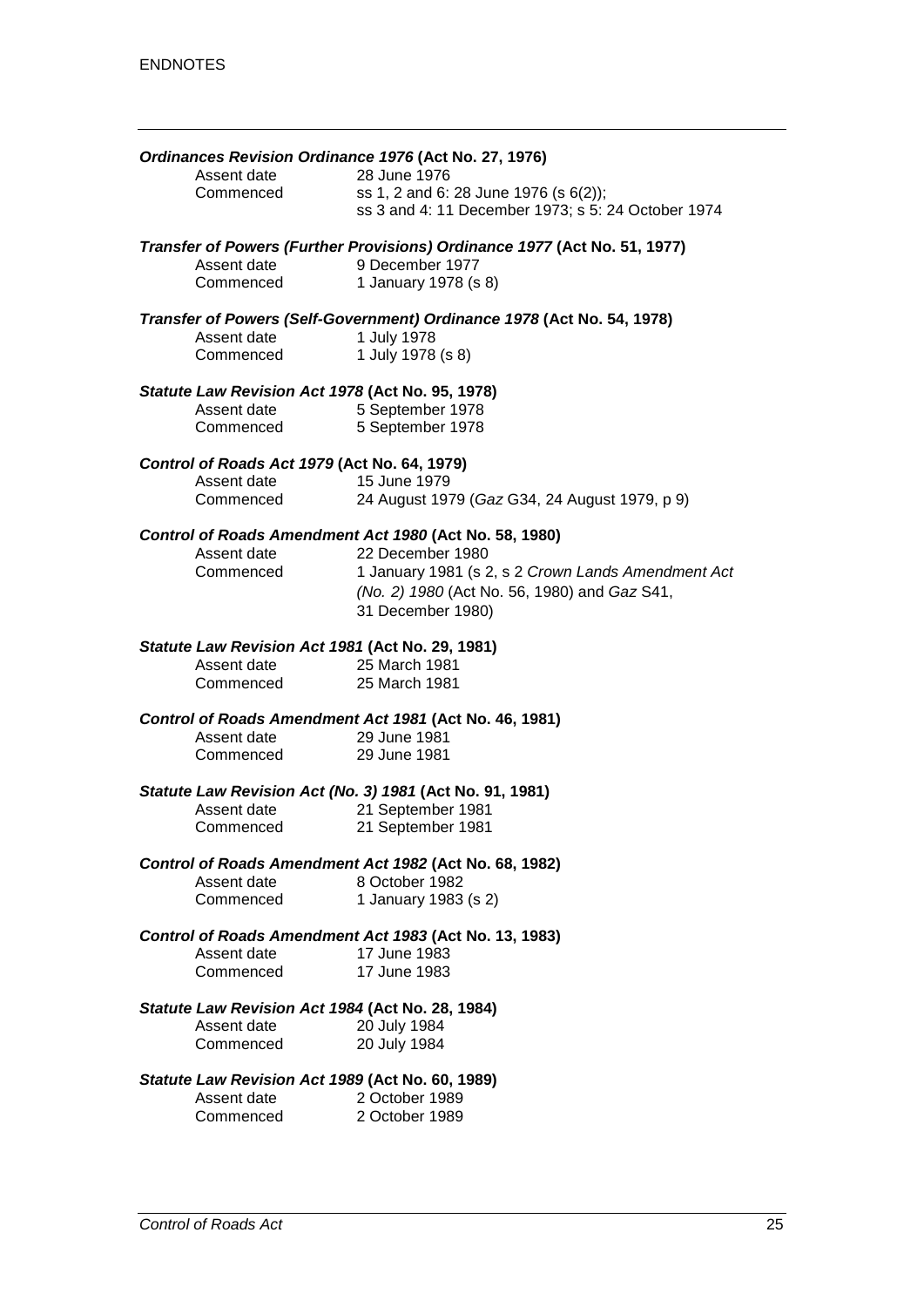|                                                 | Real Property (Consequential Amendments) Act 1991 (Act No. 33, 1991)                 |
|-------------------------------------------------|--------------------------------------------------------------------------------------|
| Assent date                                     | 25 June 1991                                                                         |
| Commenced                                       | 1 October 1991 (Gaz S49, 1 October 1991)                                             |
|                                                 | Statute Law (Miscellaneous Amendments) Act 1991 (Act No. 77, 1991)                   |
| Assent date                                     | 16 December 1991                                                                     |
| Commenced                                       | 16 December 1991                                                                     |
|                                                 |                                                                                      |
| Assent date                                     | Pastoral Land (Consequential Amendments) Act 1992 (Act No. 39, 1992)<br>25 June 1992 |
| Commenced                                       | 26 June 1992 (s 2, s 2 Pastoral Land Act 1992 (Act No. 17,                           |
|                                                 | 1992) and Gaz S33, 26 June 1992)                                                     |
|                                                 |                                                                                      |
|                                                 | Control of Roads Amendment Act 1992 (Act No. 60, 1992)                               |
| Assent date                                     | 22 October 1992                                                                      |
| Commenced                                       | 9 December 1992 (s 2, s 2 Local Government Amendment                                 |
|                                                 | Act (No. 3) 1992 (Act No. 63, 1992) and Gaz G49,                                     |
|                                                 | 9 December 1992, p 3)                                                                |
|                                                 | Local Government (Consequential Amendments) Act 1993 (Act No. 84, 1993)              |
| Assent date                                     | 31 December 1993                                                                     |
| Commenced                                       | 1 June 1994 (s 2, s 2 Local Government Act 1993 (Act                                 |
|                                                 | No. 83, 1993) and Gaz S35, 20 May 1994)                                              |
|                                                 | Planning (Consequential Amendments) Act 1993 (Act No. 86, 1993)                      |
| Assent date                                     | 31 December 1993                                                                     |
| Commenced                                       | 18 April 1994 (s 2, s 2 Planning Act 1993 (Act No. 85, 1993)                         |
|                                                 | and Gaz S28, 18 April 1984)                                                          |
|                                                 |                                                                                      |
|                                                 | Control of Roads Amendment Act 1995 (Act No. 16, 1995)                               |
| Assent date                                     | 26 June 1995                                                                         |
| Commenced                                       | 26 June 1995                                                                         |
|                                                 | Sentencing (Consequential Amendments) Act 1996 (Act No. 17, 1996)                    |
| Assent date                                     | 19 April 1996                                                                        |
| Commenced                                       | 1 July 1996 (s 2, s 2 Sentencing Act 1995 (Act No. 39, 1995)                         |
|                                                 | and Gaz S15, 13 June 1996)                                                           |
|                                                 | Planning (Consequential Amendments) Act 1999 (Act No. 56, 1999)                      |
| Assent date                                     | 14 December 1999                                                                     |
| Commenced                                       | 12 April 2000 (s 2, s 2 Planning Act 1999 (Act No. 55, 1999)                         |
|                                                 | and Gaz S15, 12 April 1999)                                                          |
|                                                 | Land Title (Consequential Amendments) Act 2000 (Act No. 45, 2000)                    |
| Assent date                                     | 12 September 2000                                                                    |
| Commenced                                       | 1 December 2000 (s 2, s 2 Land Title Act 2000 (Act No. 2,                            |
|                                                 | 2000) and Gaz G38, 27 September 2000, p 2)                                           |
| Statute Law Revision Act 2001 (Act No. 3, 2001) |                                                                                      |
| Assent date                                     | 22 March 2001                                                                        |
| Commenced                                       | 22 March 2001                                                                        |
|                                                 |                                                                                      |
|                                                 | Local Government (Consequential Amendments) Act 2008 (Act No. 28, 2008)              |
| Assent date<br>Commenced                        | 14 November 2008<br>1 July 2008 (s 2)                                                |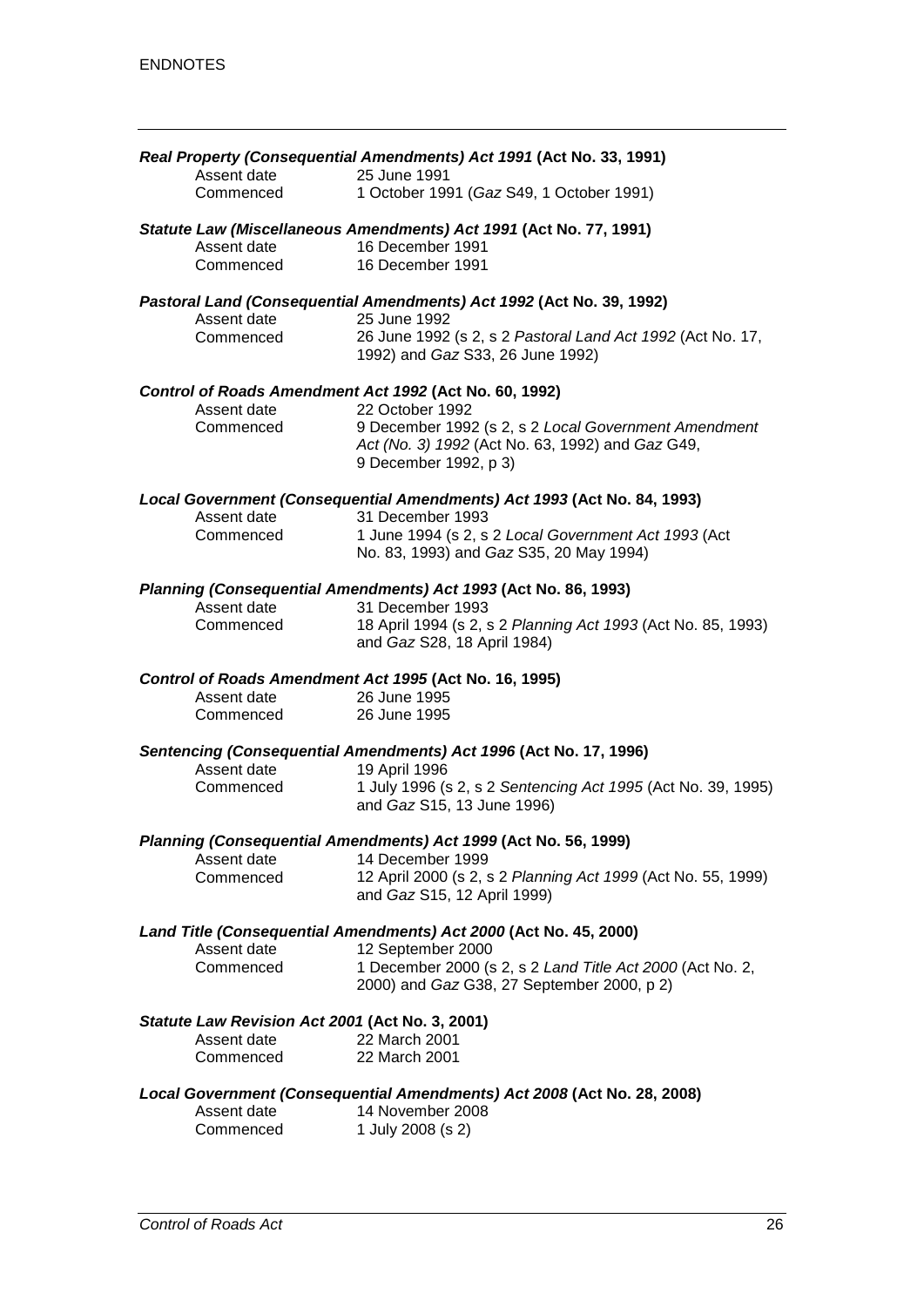| Mineral Titles (Consequential Amendments) Act 2010 (Act No. 37, 2010) |                                                 |
|-----------------------------------------------------------------------|-------------------------------------------------|
| Assent date                                                           | 18 November 2010                                |
| Commenced                                                             | 7 November 2011 (Gaz G41, 12 October 2011, p 5) |
| Control of Roads Amendment Act 2011 (Act No. 4, 2011)                 |                                                 |
| Assent date                                                           | 16 March 2011                                   |
| Commenced                                                             | 31 May 2011 (Gaz S26, 30 May 2011)              |
| Penalties Amendment (Miscellaneous) Act 2013 (Act No. 23, 2013)       |                                                 |
| Assent date                                                           | 12 July 2013                                    |
| Commenced                                                             | 28 August 2013 (Gaz G35, 28 August 2013, p 2)   |
| Local Government Amendment Act 2014 (Act No. 19, 2014)                |                                                 |
| Assent date                                                           | 2 June 2014                                     |

Commenced s 16: 1 July 2014; s 18: 1 December 2014; rem: 2 June 2014, (s 2)

#### **3 SAVINGS AND TRANSITIONAL PROVISIONS**

s 3 *Control of Roads Ordinance 1964* (Act No. 21, 1964)

s 6 *Control of Roads Amendment Act 1982* (Act No. 68, 1982)

**4 GENERAL AMENDMENTS**

General amendments of a formal nature (which are not referred to in the table of amendments to this reprint) are made by the *Ordinances Revision Ordinance 1973* (as amended) to the following provisions: ss 4, 5, 10 – 13, 15, 17 – 24, 27 – 31, 34, 36, 38 – 43, 45 – 46, 48 – 50, 50A, 50C, 50F – 50H,  $51 - 60.$ 

#### **5 LIST OF AMENDMENTS**

| amd No. 29, 1981, s 2                                                            |
|----------------------------------------------------------------------------------|
| amd No. 4, 2011, s 11                                                            |
| amd No. 17, 1938, s 4; No. 29, 1981, s 2                                         |
| amd No. 29, 1981, s 2                                                            |
| rep No. 38, 1974, s 3                                                            |
| amd No. 29, 1981, s 2; No. 91, 1981, s 2                                         |
| rep No. 4, 2011, s 4                                                             |
| amd No. 9, 1955, s 3; No. 18, 1956, s 3; No. 21, 1958, s 3; No. 8, 1963, s 2;    |
| No. 25, 1968, s 2; No. 42, 1971, s 3; No. 38, 1974, ss 4 and 19; No. 27, 1976,   |
| s 6; No. 54, 1978, s 4; No. 64, 1979, s 4; No. 29, 1981, s 2; No. 68, 1982, s 4; |
| No. 60, 1989, s 6; No. 39, 1992, s 3; No. 60, 1992, s 4; No. 84, 1993, s 6;      |
| No. 28, 2008, s 3; No. 4, 2011, s 11; No. 37, 2010, s 13; No. 19, 2014, s 26     |
| rep No. 54, 1978, s 4                                                            |
| amd No. 4, 2011, s 11                                                            |
| amd No. 38, 1974, s 19; No. 54, 1978, s 4; No. 28, 1984, s 3; No. 60, 1992,      |
| s 5; No. 84, 1993, s 6; No. 86, 1993, s 3; No. 56, 1999, s 3; No. 28, 2008, s 3; |
| No. 4, 2011, s 11                                                                |
| ins No. 42, 1971, s 4                                                            |
| amd No. 54, 1978, s 4; No. 29, 1981, s 2                                         |
| rep No. 68, 1982, s 5                                                            |
|                                                                                  |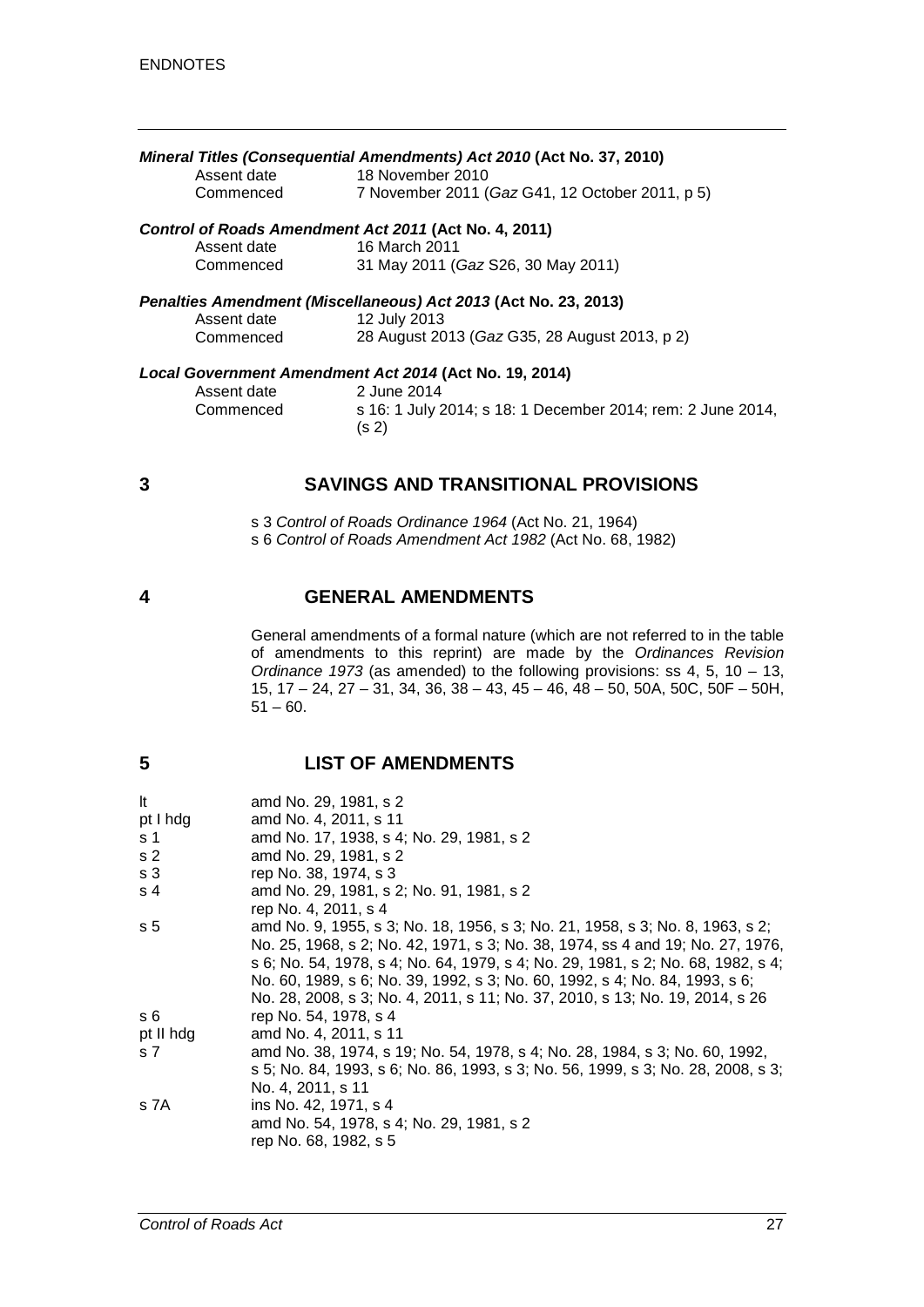| s 7B           | ins No. 38, 1974, s 5<br>amd No. 20, 1975, s 3; No. 51, 1977, s 3; No. 54, 1978, s 4; No. 29, 1981, s 2<br>sub No. 4, 2011, s 5 |
|----------------|---------------------------------------------------------------------------------------------------------------------------------|
| pt III hdg     | amd No. 4, 2011, s 11                                                                                                           |
| s <sub>8</sub> | amd No. 18, 1956, s 4; No. 38, 1974, s 19; No. 54, 1978, s 4; No. 16, 1995,<br>s 2; No. 4, 2011, s 11                           |
| s 9            | amd No. 54, 1978, s 4; No. 29, 1981, s 2; No. 91, 1981, s 2; No. 17, 1996,<br>s 6; No. 4, 2011, s 11                            |
| s10            | amd No. 54, 1978, s 4; No. 4, 2011, s 11                                                                                        |
| s 11           | amd No. 54, 1978, s 4                                                                                                           |
| s 11A          | sub No. 4, 2011, s 6<br>ins No. 38, 1974, s 6                                                                                   |
|                | amd No. 20, 1975, s 4; No. 54, 1978, s 4; No. 29, 1981, s 2                                                                     |
|                | rep No. 4, 2011, s 6                                                                                                            |
| s 12           | amd No. 22, 1959, s 6; No. 54, 1978, s 4; No. 4, 2011, s 11                                                                     |
| s 13           | amd No. 54, 1978, s 4; No. 4, 2011, s 11                                                                                        |
| s 14           | amd No. 54, 1978, s 4; No. 29, 1981, s 2; No. 4, 2011, s 11                                                                     |
| pt 4 hdg       | amd No. 4, 2011, s 11                                                                                                           |
| s 14A          | ins No. 13, 1983, s 3                                                                                                           |
|                | amd No. 4, 2011, s 11                                                                                                           |
| s 15           | amd No. 22, 1959, s 6; No. 40, 1970, s 2; No. 54, 1978, s 4; No. 29, 1981,                                                      |
|                | s 2; No. 4, 2011, s 11                                                                                                          |
| s 16           | sub No. 25, 1966, s 2                                                                                                           |
|                | amd No. 40, 1970, s 3; No. 54, 1978, s 4; No. 64, 1979, s 5; No. 4, 2011, s 11                                                  |
| s 17           | sub No. 40, 1970, s 4<br>amd No. 54, 1978, s 4; No. 95, 1978, s 2                                                               |
|                | sub No. 13, 1983, s 4                                                                                                           |
|                | amd No. 4, 2011, s 11                                                                                                           |
| s 18           | amd No. 40, 1970, s 5; No. 54, 1978, s 4                                                                                        |
|                | sub No. 13, 1983, s 5                                                                                                           |
|                | amd No. 4, 2011, s 11                                                                                                           |
| s 19           | amd No. 40, 1970, s 6; No. 54, 1978, s 4                                                                                        |
|                | rep No. 13, 1983, s 6                                                                                                           |
| s 20           | amd No. 54, 1978, s 4; No. 13, 1983, s 7; No. 4, 2011, s 11                                                                     |
| s 21           | amd No. 18, 1956, s 5                                                                                                           |
|                | sub No. 40, 1970, s 7                                                                                                           |
|                | amd No. 54, 1978, s 4; No. 13, 1983, s 8                                                                                        |
| s 22           | sub No. 40, 1970, s 7                                                                                                           |
|                | amd No. 38, 1974, s 7; No. 54, 1978, s 4; No. 87, 1973, s 12; No. 95, 1978,                                                     |
|                | s 2                                                                                                                             |
|                | sub No. 13, 1983, s 9                                                                                                           |
|                | amd No. 4, 2011, s 11                                                                                                           |
| s 22A          | ins No. 40, 1970, s 7                                                                                                           |
|                | amd No. 87, 1973, s 12; No. 38, 1974, s 7; No. 54, 1978, s 4; No. 29, 1981,                                                     |
|                | s 2; No. 13, 1983, s 10; No. 4, 2011, s 11                                                                                      |
| s 23<br>s 24   | amd No. 40, 1970, s 8; No. 54, 1978, s 4; No. 29, 1981, s 2; No. 4, 2011, s 11<br>sub No. 25, 1966, s 3                         |
|                | amd No. 54, 1978, s 4; No. 29, 1981, s 2; No. 4, 2011, s 11                                                                     |
| s 25           | amd No. 40, 1970, s 9; No. 54, 1978, s 4; No. 58, 1980, s 4; No. 4, 2011,                                                       |
|                | s 11; No., 2014, s 26                                                                                                           |
| $ss 25A - 25B$ | ins No. 64, 1979, s 6                                                                                                           |
|                | rep No. 60, 1992, s 6                                                                                                           |
| s 26           | amd No. 54, 1978, s 4; No. 29, 1981, s 2; No. 33, 1991, s 7; No. 4, 2011, s 11                                                  |
| s 27           | amd No. 18, 1956, s 6                                                                                                           |
|                | sub No. 25, 1966, s 4                                                                                                           |
|                | amd No. 27, 1976, s 6; No. 54, 1978, s 4; No. 29, 1981, s 2; No. 91, 1981 s 2;                                                  |
|                | No. 4, 2011, s 11                                                                                                               |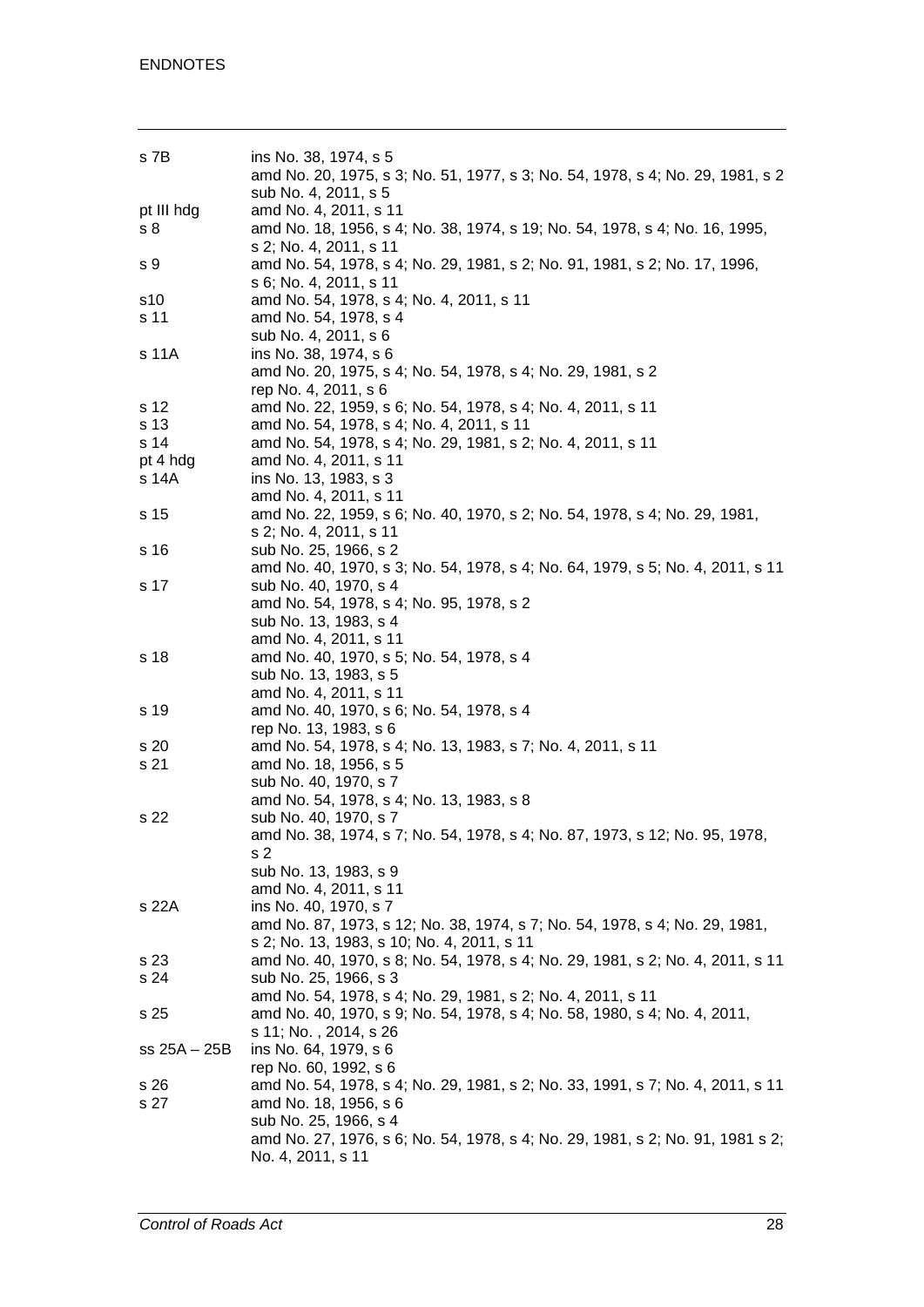| s 28  | sub No. 18, 1956, s 7<br>amd No. 33, 1991, s 7; No. 4, 2011, s 11                                                                           |
|-------|---------------------------------------------------------------------------------------------------------------------------------------------|
| s 29  | amd No. 25, 1968, s 4; No. 29, 1981, s 2; No. 33, 1991, s 7; No. 77, 1991,<br>s 13; No. 3, 2001, s 8; No. 4, 2011, s 11; No. 23, 2013, s 12 |
| s 30  | amd No. 29, 1981, s 2; No. 4, 2011, s 11                                                                                                    |
| s 31  | amd No. 54, 1978, s 4; No. 39, 1992, s 3; No. 4, 2011, s 7                                                                                  |
| s 31A | ins No. 4, 2011, s 8                                                                                                                        |
|       |                                                                                                                                             |
| s 32  | amd No. 22, 1959, s 6; No. 21, 1964, s 2; No. 54, 1978, s 4; No. 29, 1981,<br>s 2; No. 13, 1983, s 11; No. 4, 2011, s 11                    |
| s 33  | amd No. 29, 1981, s 2                                                                                                                       |
| s 34  | amd No. 54, 1978, s 4; No. 29, 1981, s 2; No. 4, 2011, s 11                                                                                 |
| s 35  | amd No. 22, 1959, s 6; No. 54, 1978, s 4; No. 29, 1981, s 2; No. 4, 2011, s 11                                                              |
| s 36  | amd No. 29, 1981, s 2; No. 45, 2000, s 11; No. 4, 2011, s 11                                                                                |
| s 37  | rep No. 54, 1978, s 4                                                                                                                       |
| s 38  | sub No. 18, 1956, s 8                                                                                                                       |
|       | amd No. 21, 1958, s 4; No. 40, 1963, s 3; No. 25, 1968, s 4; No. 41, 1970,                                                                  |
|       | s 2; No. 38, 1974, ss 18 and 19; No. 29, 1981, s 2                                                                                          |
|       |                                                                                                                                             |
|       | rep No. 68, 1982, s 5                                                                                                                       |
| s 38A | ins No. 40, 1963, s 4                                                                                                                       |
|       | amd No. 41, 1970, s 3; No. 38, 1974, s 19; No. 51, 1977, s 3; No. 54, 1978,                                                                 |
|       | s 3; No. 29, 1981, s 2                                                                                                                      |
|       | rep No. 68, 1982, s 5                                                                                                                       |
| s 39  | sub No. 18, 1956, s 9                                                                                                                       |
|       | amd No. 21, 1958, s 5; No. 25, 1968, s 4; No. 38, 1974, s 18; No. 29, 1981,                                                                 |
|       | s <sub>2</sub>                                                                                                                              |
|       | rep No. 68, 1982, s 5                                                                                                                       |
|       |                                                                                                                                             |
| s 40  | amd No. 21, 1958, s 6; No. 25, 1968, s 4; No. 38, 1974, s 18; No. 29, 1981,                                                                 |
|       | s <sub>2</sub>                                                                                                                              |
|       | rep No. 68, 1982, s 5                                                                                                                       |
| s 41  | sub No. 18, 1956, s 10                                                                                                                      |
|       | amd No. 21, 1958, s 7; No. 25, 1968, s 4; No. 41, 1970, s 5; No. 38, 1974,                                                                  |
|       | ss 18 and 19; No. 29, 1981, s 2                                                                                                             |
|       | rep No. 68, 1982, s 5                                                                                                                       |
| s 42  | amd No. 25, 1968, s 4; No. 38, 1974, ss 9, 18 and 19; No. 27, 1976, s 6;                                                                    |
|       | No. 29, 1981, s 2; No. 91, 1981, s 2                                                                                                        |
|       | rep No. 68, 1982, s 5                                                                                                                       |
| s 43  | amd No. 25, 1968, s 4; No. 38, 1974, ss 18 and 19; No. 29, 1981, s 2; No. 91,                                                               |
|       |                                                                                                                                             |
|       | 1981, s 2                                                                                                                                   |
|       | rep No. 68, 1982, s 5                                                                                                                       |
| s 44  | amd No. 29, 1981, s 2                                                                                                                       |
|       | rep No. 68, 1982, s 5                                                                                                                       |
| s 45  | amd No. 18, 1956, s 11; No. 21, 1958, s 8; No. 25, 1968, s 4; No. 38, 1974,                                                                 |
|       | s 10; No. 20, 1975, s 5; No. 29, 1981, s 2                                                                                                  |
|       | rep No. 68, 1982, s 5                                                                                                                       |
| s 45A | ins No. 21, 1958, s 9                                                                                                                       |
|       | amd No. 38, 1974, s 19                                                                                                                      |
|       | rep No. 68, 1982, s 5                                                                                                                       |
| s 46  |                                                                                                                                             |
|       | amd No. 18, 1956, s 12; No. 41, 1970, s 8; No. 38, 1974, s 19; No. 54, 1978,                                                                |
|       | s 4                                                                                                                                         |
|       | rep No. 68, 1982, s 5                                                                                                                       |
| s 47  | amd No. 18, 1956, s 13; No. 21, 1958, s 10; No. 38, 1974, s 11; No. 51,                                                                     |
|       | 1977, s 3; No. 54, 1978, s 3; No. 29, 1981, s 2                                                                                             |
|       | rep No. 68, 1982, s 5                                                                                                                       |
| s 48  | amd No. 54, 1978, s 4; No. 29, 1981, s 2                                                                                                    |
|       | rep No. 68, 1982, s 5                                                                                                                       |
| s 49  | amd No. 21, 1958, s 11; No. 38, 1974, s 19; No. 20, 1975, s 6; No. 29, 1981,                                                                |
|       | s 2; No. 91, 1981, s 2                                                                                                                      |
|       | rep No. 68, 1982, s 5                                                                                                                       |
|       |                                                                                                                                             |